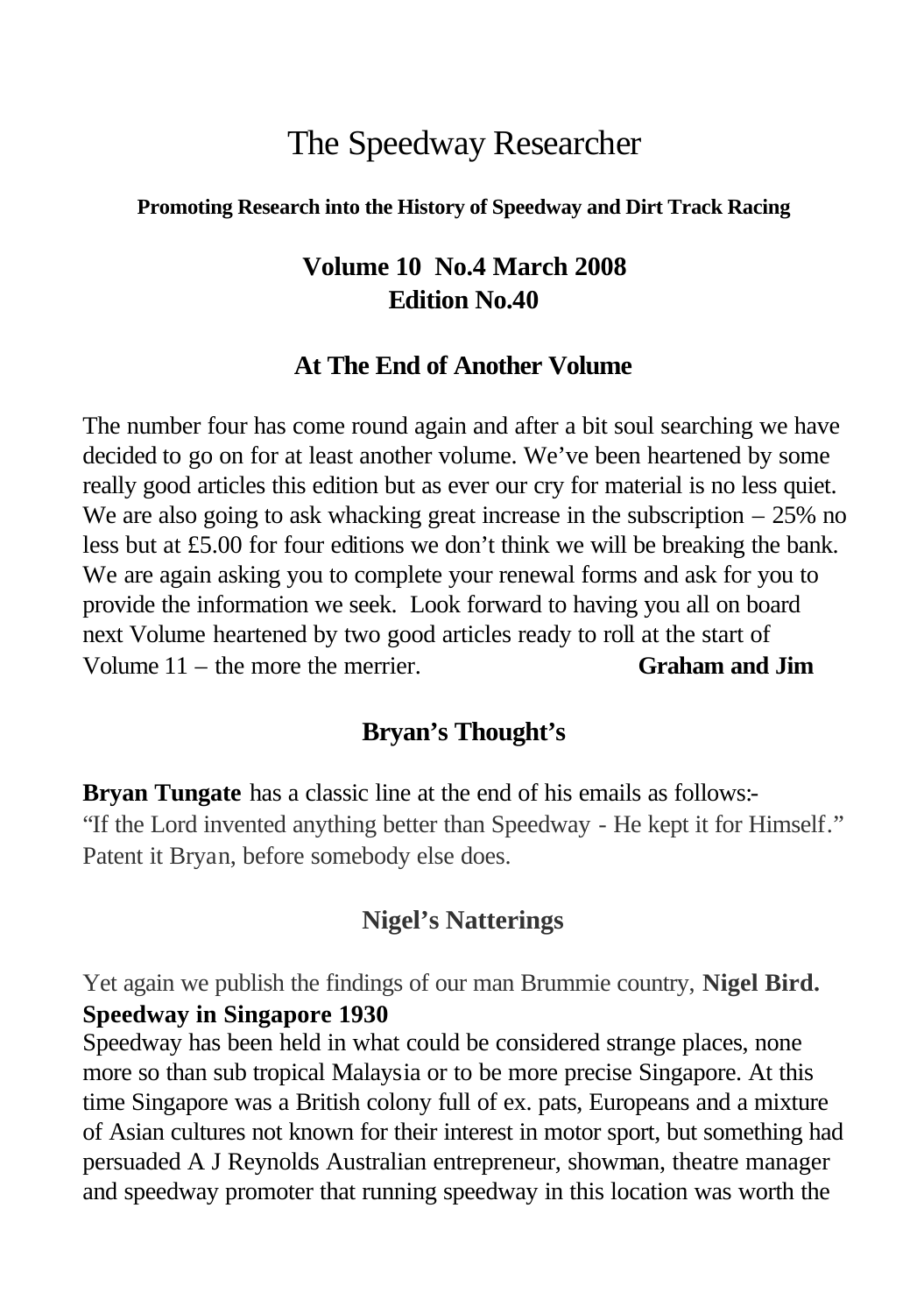gamble. Reynolds arrived in Singapore in March 1930 and set up the promoting company 'Singapore Speedways Ltd', soon after, he was joined by Australian speedway riders Charlie Datson, Jack Sharp, Tiger Lewis\* and Fred Yates, all of whom helped with the organisation and preparation. Also to join the troupe was Welshman George Gregor a Cardiff pioneer rider. The Alkaff Gardens built by a Yemeni sheik was to be the location of the track. The 440yds (402m) oval with white board safety fence was surrounded by palm trees. Stands were built and floodlighting installed all at great expense, but Reynolds did not have enough capital of his own to finance such a large undertaking and local contractors may have financed the construction in exchange for shares or the promise of payment later. Practice sessions for the locals were arranged and a riders association was formed. Australians apart, the riders were beginners comprising of a few ex pats, Malay born Europeans, plus various Asians, Chinese and Cocos Islanders. A huge and expensive advertising campaign began 3 weeks before the opening night  $(19<sup>th</sup>$  April); full page adverts appeared in the press and accompanied by speedway related articles, dominated the newspapers. All along the Serangoon road to the stadium giant Chinese fliers fluttered in the breeze and announced the grand opening. An estimated 35,000 attended that opening night, a figure never to be repeated. The programme consisted of match and handicap races, plus record breaking attempts. Chas. Datson set the first track record for the 4 lap flying start at 86secs. Riders on the opening night included Ong Chin Beng, Lee Seng Soon, Cho Jolly (China), Bepo Wahid (Cocos Islands), Sob Prasong, the Siamese (Thai) motorcycle champion, Philippe Ledonou (France), R. McCreath, Jack Holliman, (Malaya) Bobby Waters, Harry Riches, England. A motley collection of bikes were used, BSA, OEC, Sunbeam, Charter Lea, etc. Douglas DTs. were only used by the Aussies and Welshman G. Gregor who was advertised as the English champion! Aussie Sig Schlam also appeared later on during the short season to augment the few real speedway riders. International matches were arranged, China v Cocos islanders and China v England. Captain of China was Ong Ching Bing, England's captain was Bobby Waters, but these somewhat farcical international races were not completed. The diet of the same riders in a mixture of handicap races, record attempts and match races soon palled and by the final meeting  $7<sup>th</sup>$  June the crowds had dwindled to nothing and the enterprise collapsed. A.J. Reynolds could not be contacted, apparently he had skipped the country, Ceylon his destination, leaving behind a trail of angry creditors.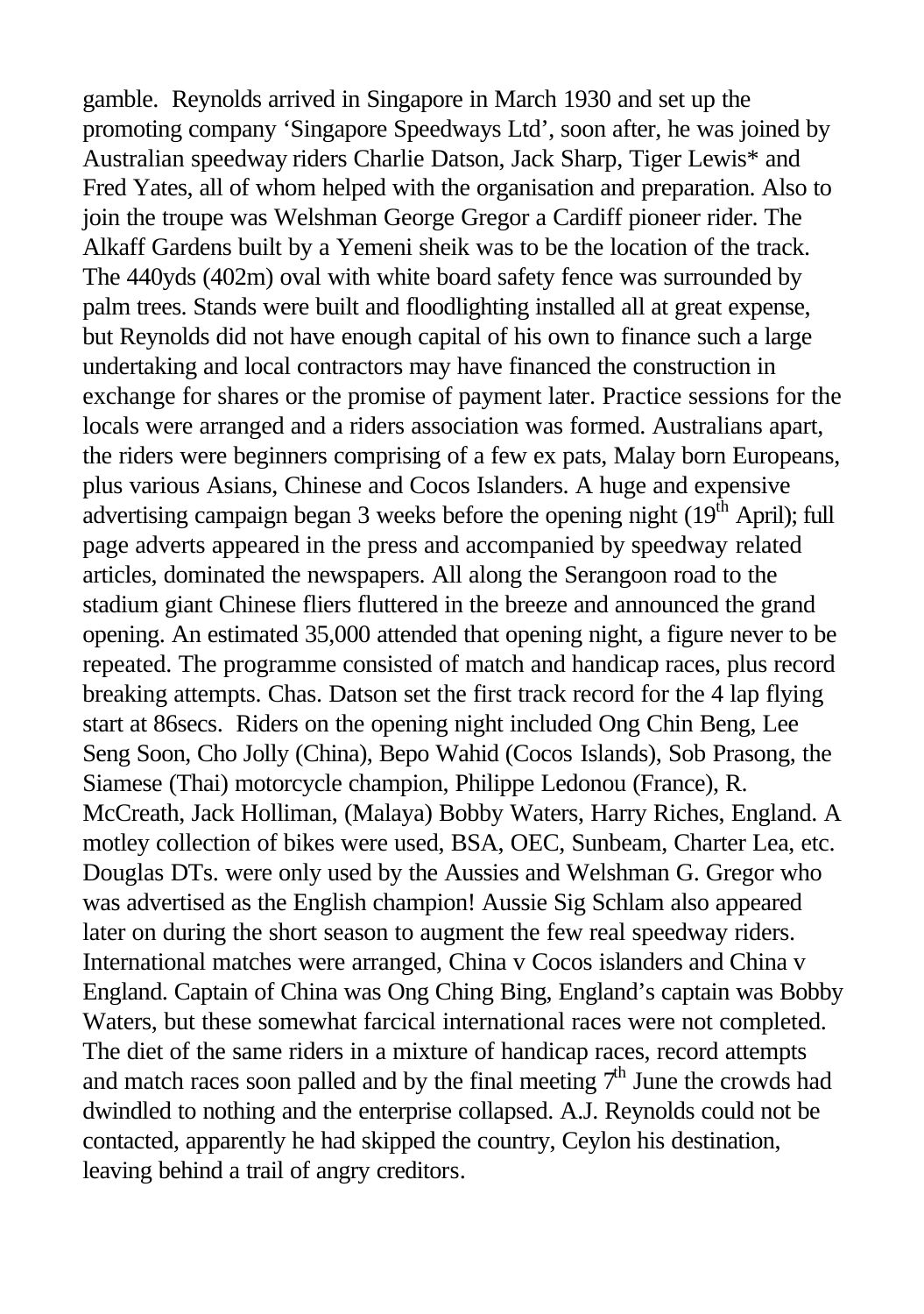The rotund and affable Reynolds had a couple of brushes with authority… was hauled up in court for breaking the strict gambling laws by using lucky programme numbers, but the smooth talker failed to shift the blame onto the programme printers and was fined.

*(Footnote) Ceylon = Sri Lanka*

*(Datson, Sharp, Lewis and Schlam had raced in Britain). \*According to the Malay press Harry 'Tiger' Lewis was a native of the Malay states and not Australian?* 

### **The following article was taken from "The Motor Cycle" April 1923 Fascinating Dirt Track Racing**

"Exciting but not really dangerous sport---An American idea that England might imitate" As an Englishman in America, keenly interested in motor cycling, especially racing, I notice several of your correspondents seem to have mistaken the ideas about racing conditions in the USA. Saucer tracks are a thing of the past; they went out of vogue about 1915. The present day racing is conducted entirely on dirt tracks of half to one mile or sometimes 2 miles to the lap. They are to all intents and purposes un banked; that is they are, on average only two to three feet higher on the outside than on the inside as they are used extensively for horse trotting races as well as for motorcycles and cars. The surface of a good track is of Clay, which is rolled and dragged, and usually has a cushion of softish earth on top. The tracks are generally surrounded by wooden fences inside and out. During 1922 I do not recollect having heard of one single race meet conducted on anything other than dirt tracks and most of them were half mile tracks. There is also a certain very limited amount of record breaking carried out on banked Board tracks of one mile or more to the lap, in the Los Angeles and San Francisco districts. *(Evidence suggests that board track racing continued up to 1928.. NB)* I have raced several times at Brooklands and last summer (1922) I raced in seven Half mile dirt track meets over here. The dirt track as an engine testing ground cannot compare with Brooklands. By taking big risks a man often beats a faster machine ridden by a more cautious rider. No one would ever win at Brooklands by riding the "turns" two feet from the inside. On a dirt track the going is often best right next to the inside fence and the more daring riders will slither and slide around just close to the fence as they can keep, also no fast machine can be ridden wide open around a half mile track; the machine would turn completely round and go down, though some of the best riders will slide all the way around the turn with the back wheel twelve inches further out than it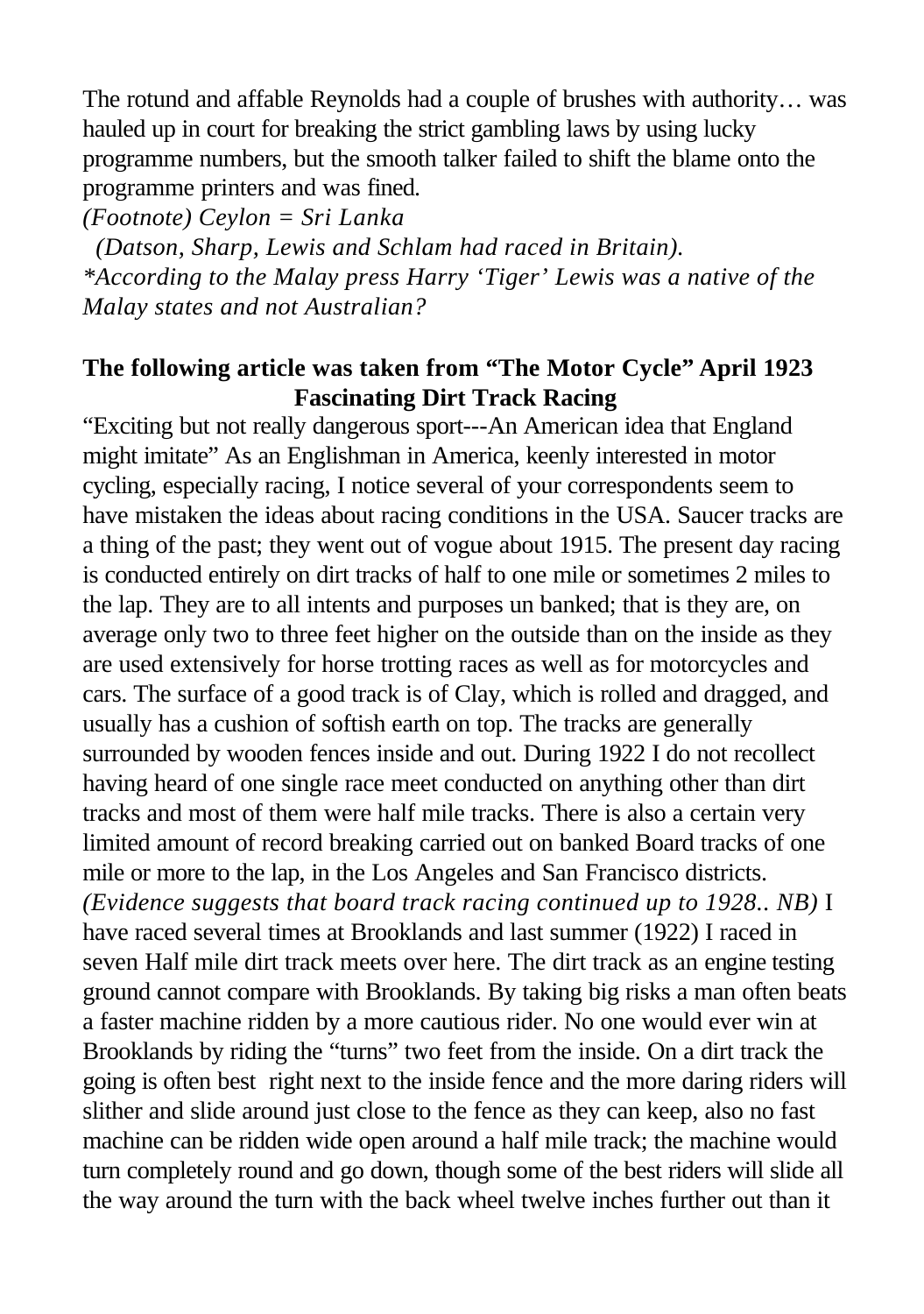should be. This sounds impossible but never the less it happens. To all intents and purposes one steers by sliding the back wheel and the peculiar nature of the track surface makes this very much easier than it appears. From a sporting point of view the half mile un banked dirt track is better than any other form of racing except the T.T.. So long as there is a bank of soft earth between the riders and the fences to prevent some of them taking undue risks cornering, it is the most fascinating sport I have ever gone in for and provided one wears leather clothes one can come off any number of time without serious consequences to rider or machine*.* The writer would like to see half a dozen dirt tracks scattered over England. They are cheap to construct, the gate money would more than pay for them, and they would give a large number of private owners a chance of motor cycle racing in one of its most fascinating forms.

The writers name was not given.

So the question is, who was Britain's first dirt track rider?..... A mystery man with Brooklands experience.

### **George Formby**

Preston, April 1929:- Comedian George Formby won a not too serious race against Frank Chiswell, Formby having a lap start. Ham Burrill won the 'Formby Cup'. It is said that George was also going to make a record attempt and compete in the Golden Helmet match race at Whitley Bay Speedway  $4<sup>th</sup>$ May, but I have found no mention of him in the post meeting reports. If a 'Formby Cup' was raced for? then George was almost certainly there? He also performed the opening ceremony at Tamworth in 1947.

### **Newcastle.**

Gosforth rider Bud Thompson was originally 'Spud'.

## **California – Just who held the track Record?**

**Arnie Gibbons** poses an interesting question .

October's (2007) California reunion at the Country Park home of the old amateur speedway track was a fantastic occasion. George Thompson, Roy Allison and Stuart Towner did a great job in organising a great day. With bikes, programmes, the wonderfully preserved starting area and competitors from California's history memories were flying round.

The question of the California track record came up. Jim Tebby is usually credited with the honour of holding the record at the time of the tracks demise, however the true answer is more complicated.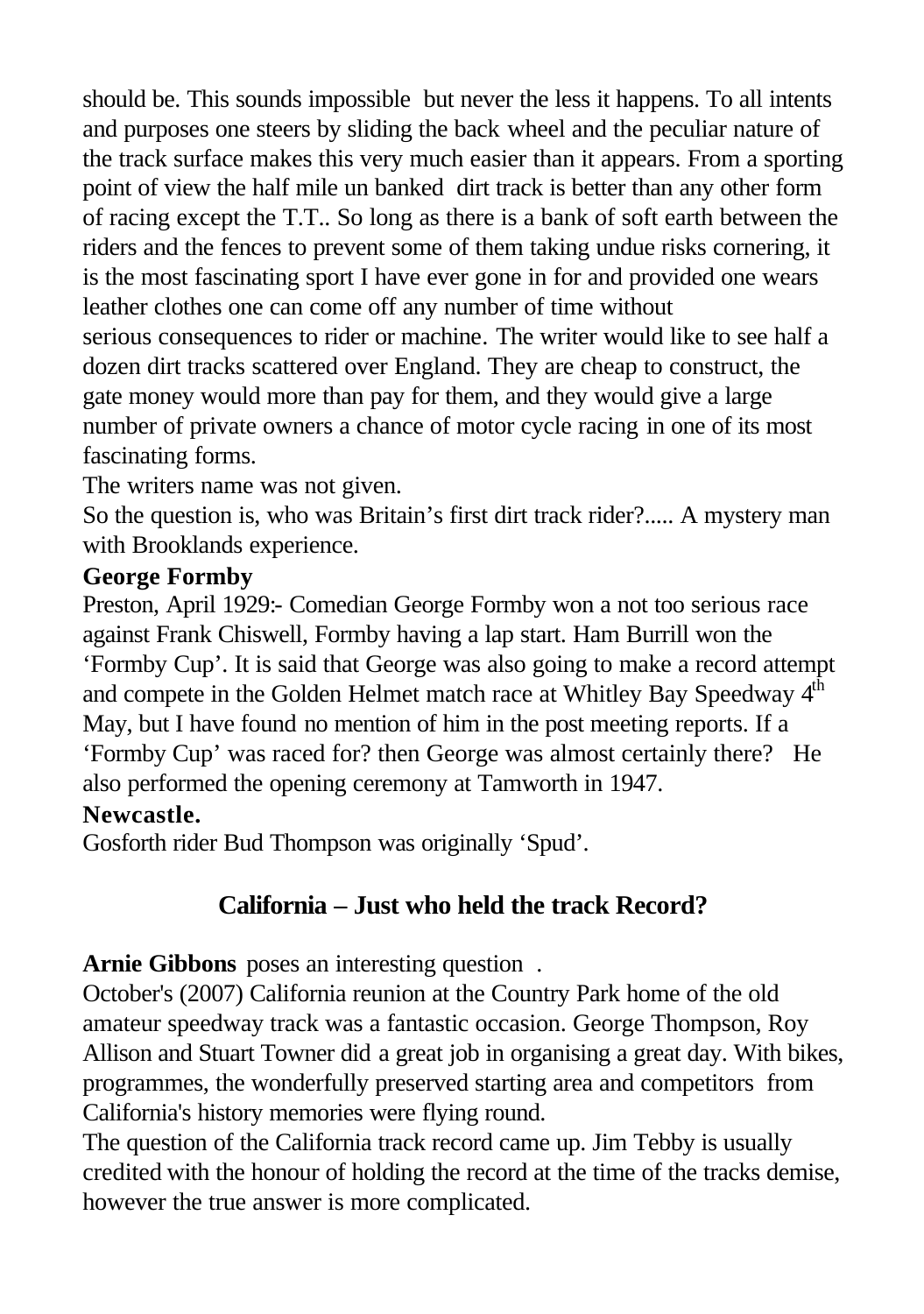Late in 1935 the track was shortened to 310 yards and the three great products of the track held the record at various times before World War 2 started. Lloyd Goffe (briefly the most expensive man in speedway), Reg Vigor (killed at Wimbledon in 1937) and Jim Boyd (a post war Ace at Belle Vue) all took their turn.

Racing returned to California in 1948. The following year Jack Peck became the first rider to lower Boyd's pre-war record. Trevor Davies dominated events at California in 1950 and 1951, and gained the track record on 28 May 1950. He continued to hold it until early 1953 with one brief gap. Ron How lowered it (to 66.8) in October 1950, only for Davies to regain a share of the record in April 1951.

Those two shared the record until Jim Tebby came along. Tebby's father Stan had been a California regular and on reaching sixteen in 1952 Jim took to the track too. The following year he was already the top dog at California, and on April 19 annexed the track record in a meeting where he scored a maximum as California beat Cyril Maidment's Team 45-36.

His winning time of 1 minute 6 seconds (as 1953 programmes showed the track record) mysteriously became 65 seconds in 1954 programmes and all subsequent references to the track record.

This left open the possibility that a rider may have clocked a sub 66 second time and not been credited with a share of the track record. An extensive trawl of programmes (and for 1954 and 1955 Speedway Star match reports) does throw up such an event. The rider deprived of the credit for being the fastest rider round California is Jimmy Heard. In a last heat decider the Eastbourne rider completed his maximum by passing both Poppies riders (Jimmy Gleed and Peter Mould) to win the match for the Eagles. His heat 14 winning time was 65.0 seconds. Filled in programmes show the time was noted as equalling Tebby's erroneous figure on the day, but future programmes don't reflect his share of that record. Further examination of the programme for the Eastbourne match reveals the track length as 334 yards. In 1954 the white line was moved out. Inspection of photos from 1953 and 1954 clearly shows the change from a raised kerb to a 'flush' one further out.

So shouldn't Tebby's record have been frozen and a new one set at the start of 1954? Heard still remains as the holder at the end of the track's life in 1957, but who held it in the intervening period?

I am grateful to Les Hawkins for his assistance with this research. Without a complete set of (accurately) completed programmes it is difficult to be certain,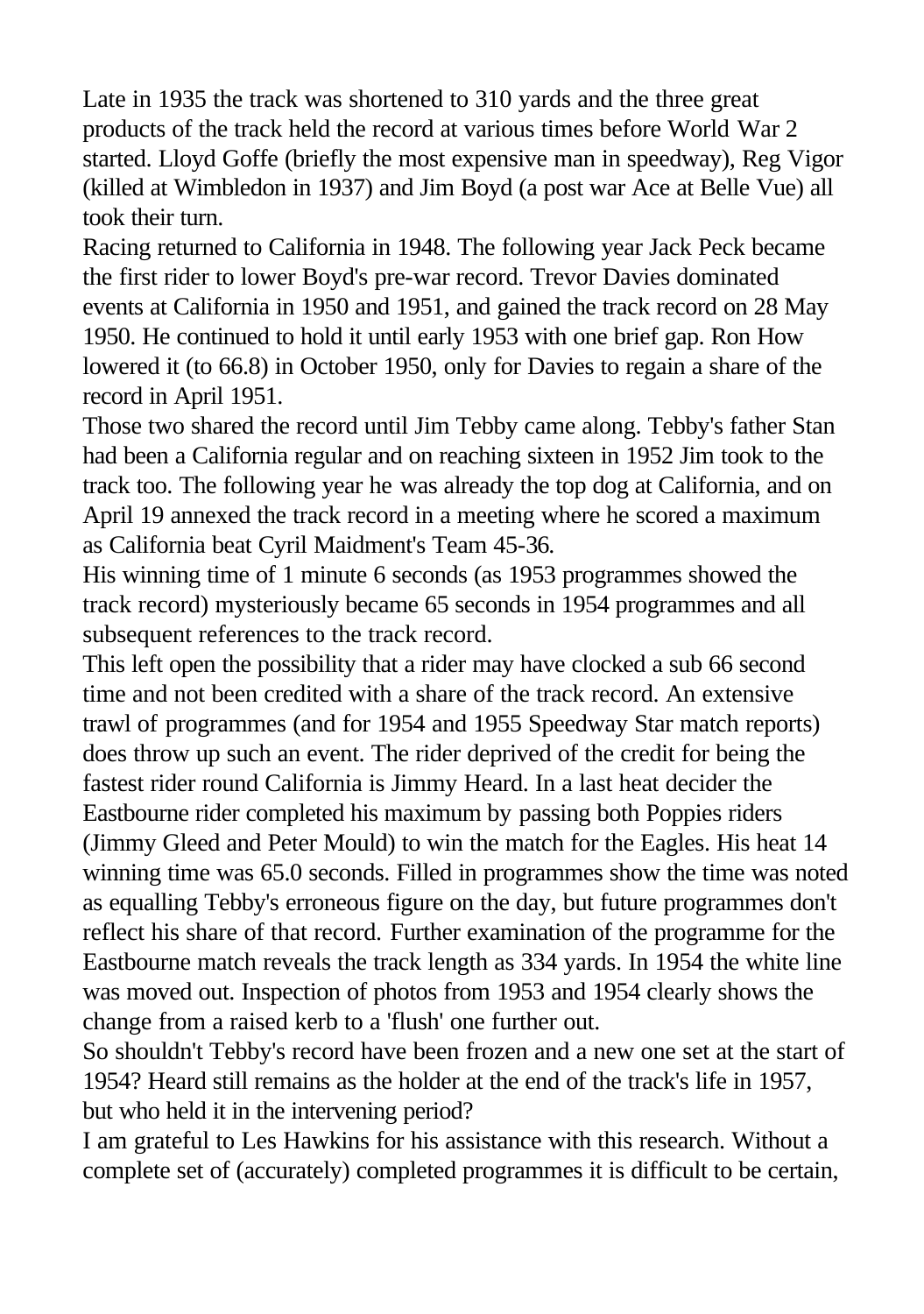but with most meetings covered a provisional list can be compiled. Any information that would update this list would be welcomed. **1954:** 18.4 R Sharp 71.8, G Goldfinch 71.4 (twice), Sharp 71.0 25.4 Goldfinch 71.0 9.5 S George (Brafield), J Gleed 69.0 20.6 Gleed 68.8 & 68.4 (in second half) 18.7 E Lessiter (Ringwood) 68.4 15.8 V Hall (Brafield) 68.2 29.8 B Andrews 68.2 19.9 Goldfinch 68.026.9 Goldfinch 66.8 **1955** 29.5 V Hall (Brafield) 66.0 **1956**12.8 J Heard (Eastborne) 65.0

## **John's Pre-War Top Ten**

**John Hyam** offers this for debate - here's my Top Ten riders based on British form between 1930-39.

(5) Eric Langton (England) (6) Jack Parker (England)

(9) Lionel Van Praag (Australia) (10) Jack Ormston (England).

- (1) Jack Milne (USA) (2) Bluey Wilkinson (Australia)
- (3) Cordy Milne (USA) (4) Wilbur Lamoreaux (USA)
	-
- (7) Vic Duggan (Australia) (8) Frank Charles (England)
	-

## **Sprouts on the Boards**

**John Hyam** pasted this interesting item on the Yahoo speedway chatzone stating he has found some interesting information about the pioneer USA rider Lloyd 'Sprouts' Elder in regard to the early days of his motorcycle racing career.

According to the AMA 'Hall of Fame', Elder started racing on the USA board tracks before going to Australia in the mid-1920s where he won a 'Gold Helmet' for his victory in the 1927 Australian Championship? Was this a speedway championship?

There is also a mention of Elder competing in South America around this time, presumably on speedway?

A photo on the 'Hall of Fame' shows Elder sitting on a bike that bears a strong resemblence in design to the Harley Davidson Peashooter (HDP) that has been featured in recent posts on this site. Is the HDP in fact a board track bike?

Of further interest, just how involved in the development of speedway in the 1920s might the USA board tracks have been, and what other pioneer USA riders also graduated from them to speedway? The names of Cecil Brown and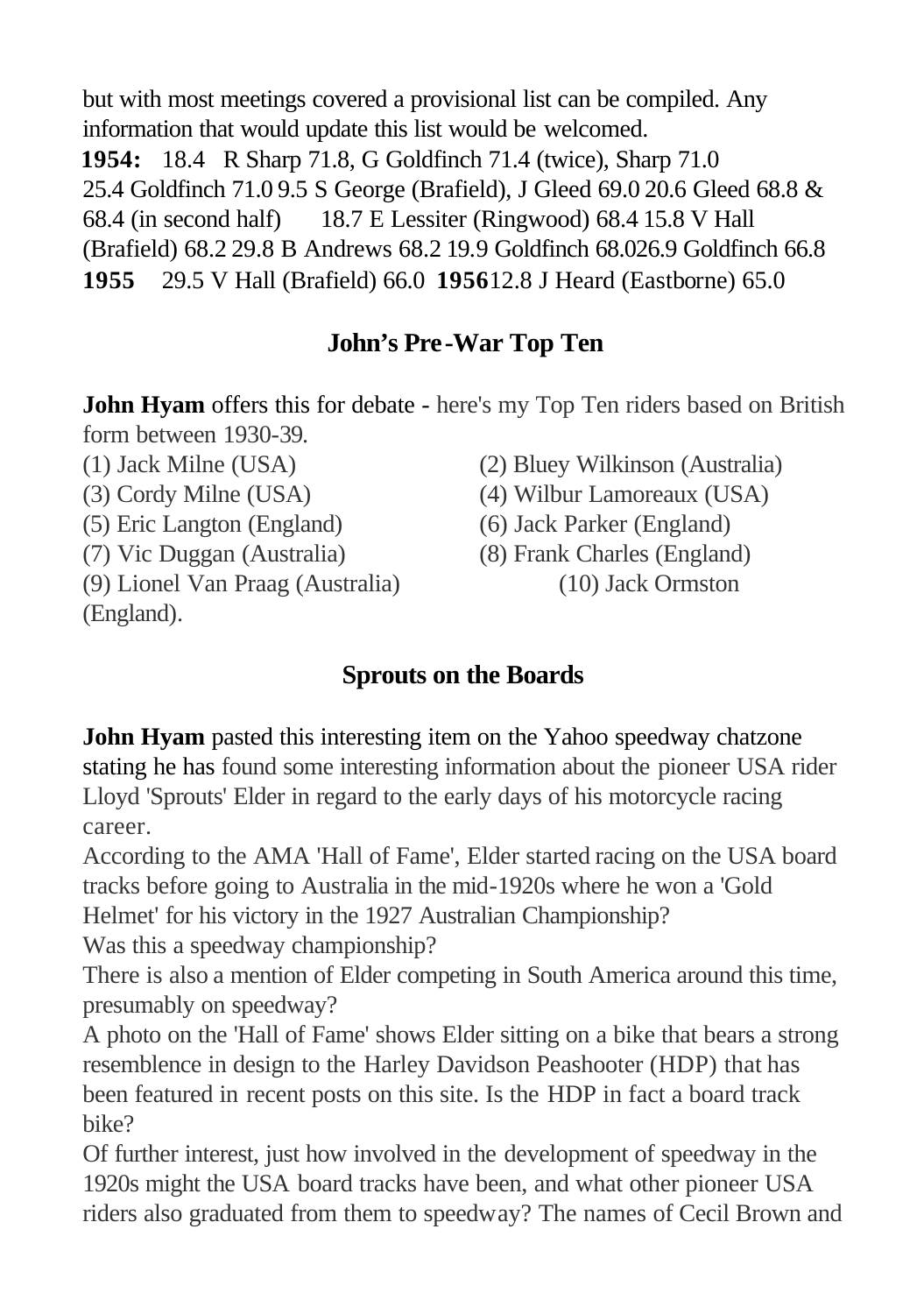Ray Tauser especially spring to mind. And what excatly is the definition of a board track?

## **Can You Help?**

**Keith Farman** 230 Beccles Road, Gorleston, Great Yarmouth NR31 8AH Tel 01493 668139 is looking for the folllowing 1948 24.4 at Hull Second Half (SH); 12.6. at Hull Non Finishers/Replacement + SH;2.8. at Tamworth all times Non finishers/Replacement + SH; 19.8 at Tamworth all times Non Finishers / Replacement + SH: 31.8 Yarmouth v Hanley All Non Finishers/Replacement; 6.9.48 at Exeter all Times; 19.10 Yarmouth v Hastings Time Scratch Race; 22.10 at Wombwell details Final Race.**1949** 8.4 at Liverpool Non Finishers / Replacement + SH; 20.4 at Liverpool SH; 27.4 at Hastings SHl; 28.4. at Oxford SH; 14.5. at Hull SH; 27.5 at Leicester Non Finishers / Replacement + SH; 1.6 at Hastings SH; 15.6. at Tamworth SH; 18.6. at Rayleigh T2nd men SH; 2.7.49 T2nd men SH; 14.8. at Exeter T Scr Race Final; 8.8. at Liverpool SH; 16.8. at Poole T2nd men SH; 20.8. at Hull SH; 28.9. at Hastings SH. **1950** 11.5.at Plymouth SH; 20.4. at Cradley Times first 2 hts SH; 2.6. at Sheffield time Newcomers Race; 28.8. at Walthamstow All times + SH. **1951.** 1.5. Yarmouth v Coventry second half times; 21.7; 5.8. v Stoke time scratch race final; 4.6. at Fleetwood Details Novices Scratch Race. **1952** 25.4 at Cradley SH; 9.5 at Leicester SH; 26.6.at Coventry Times last 2 Scratch Races (E3 & E4); 11.6. at Fleetwood – SH; 17.7.at Oxford SH; **1953** 4.4 at Ipswich – all times; 17.4. at Wolverhampton T2nd men SH; 11.5. at Poole Det Final Poole Scr; 18.7 at Coventry Det Ht2 Stadium Scr; 14.8. at Wolverhampton SH – Home 11.4. v Stoke T Scr Final; 19.5; Liverpool T Ht3 Jnr Lge Match; 23.6. v Norwich T Norfolk Trophy Final; 8.8. v Norwich T Race 21 Scratch Final.

## **Handicap Racing 1962 to 1964**

**Alex Broadhurst** sends the details of the handicap racing of the early 60s. The introduction of handicap racing was announced in January 1962. It was introduced to improve racing and pull in the crowds. It possibly saved some clubs from pulling out of the league.

Details were announced in March. There were to be three grades of riders, A, B and C. The handicaps were A grade - 20 yards (30 yards at Belle Vue, Ipswich and Norwich), B grade - 10 yards (15 yards at Belle Vue, Ipswich and Norwich), and C grade - scratch.

The only A grade riders were Barry Briggs, Peter Craven, Ove Fundin, Bjorn Knutsson and Ronnie Moore.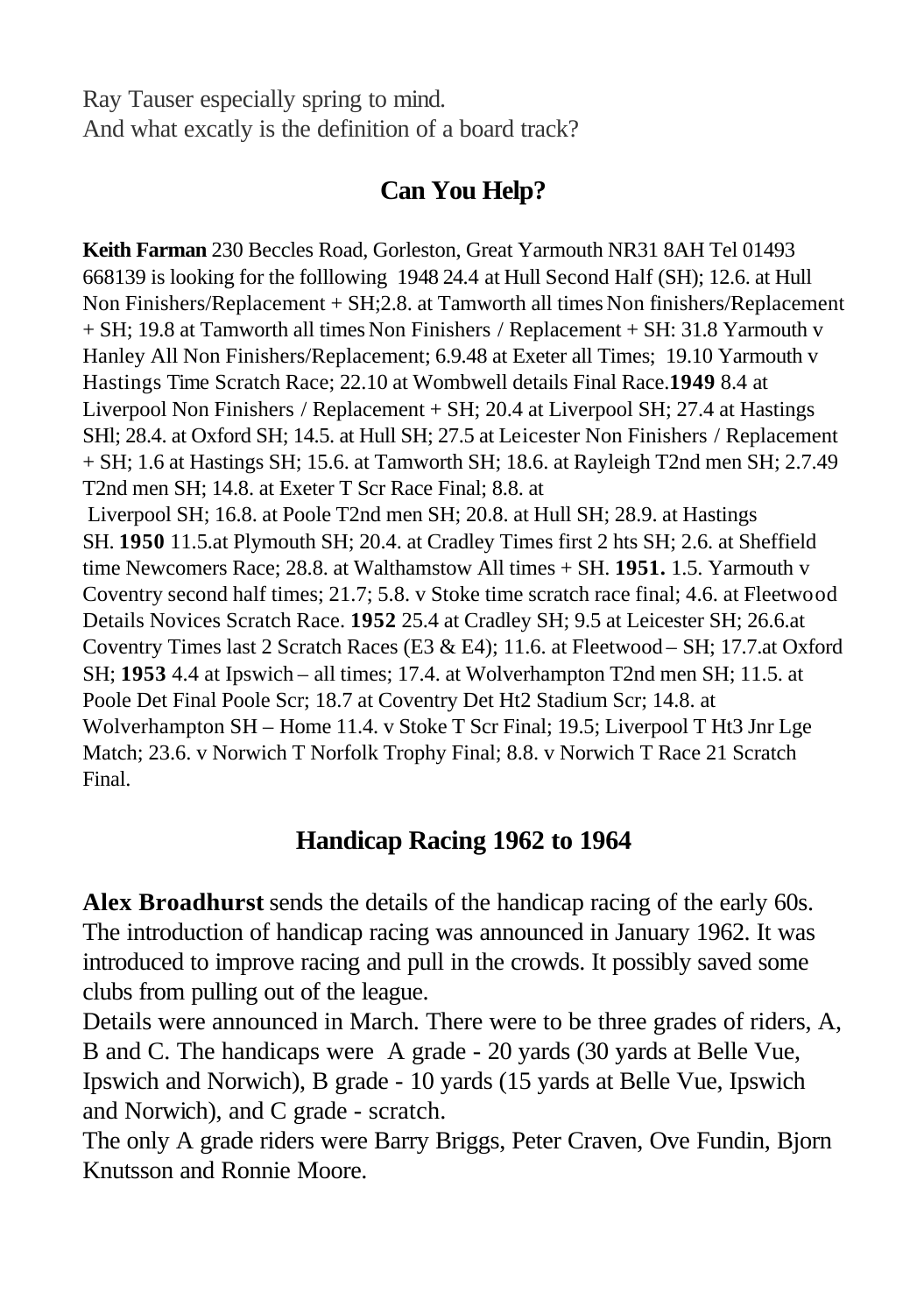The B grade was more complicated. Some riders were only off a handicap at certain tracks.

Billy Bales only had to ride off handicap at Belle Vue, Norwich, Ipswich, Coventry and Swindon.

Gordon McGregor as Billy Bales plus Oxford.

George White at Swindon only.

Dick Fisher at Belle Vue only.

Jack Kitchen at Belle Vue only.

Ron Mountford at Coventry only.

Ray Cresp at Ipswich only.

Ronnie Genz, Jack Biggs and Jack Geran at Oxford only.

B grade riders at all tracks were Arne Pander, Pawel Waloszek\*, Olle

Nygren\*, Eric Williams, Peter Moore, Mike Broadbank, Jack Young, Teo

Teodorowicz, Nigel Boocock, Ken McKinlay, Bob Andrews and Ron How.

\* Waloszek and Nygren were allocated to Belle Vue and Ipswich respectively but never rode for either team. Nygren did ride a few meetings for Swindon and Norwich.

After the opening meetings most tracks considered handicap racing to be a success. Only Ipswich and Norwich deemed it to be a failure. They even threatened to pull out of the league. Norwich actually raced off their designated 15 and 30 yard handicaps for their opening home match, switched to 5 and 10 yard handicaps for their second, raced off scratch only for their East Anglian Shield match v. Ipswich, and then off 10 and 20 yards for their next match v. Belle Vue on the 23rd April.

The Control Board, chaired by Bill Fearnley, was to review handicaps on a monthly basis, but at the end of April it was decided that, as from May 3rd, 10 and 20 yard handicaps were to be universal. The reserves and substitute reserves (6th lowest average) were to race off scratch. The 5 stars were to stay at the back and all other riders to race from 10 yards.

Pay rates were :- Scratch - £6.10s machine allowance plus £1. 2s. 6d. a point. 10 yards - £7.10s allowance plus £1. 2s. 6d. a point. 20 yards - £6. 10s. allowance, £3 a start and £1. 2s. 6d. a point.

A meeting of the Control Board on July 10th 1962 refined the handicap rules again. The 5 star riders - 20 yards, others- 10 yards, reserves with averages of less than 1 point per race - scratch.

In 1964 Barry Briggs led a campaign to abolish handicap racing. In his autobiography he wrote that he felt that it was becoming more dangerous as riders weren't leaving the room they had in the early days. Barry, Bjorn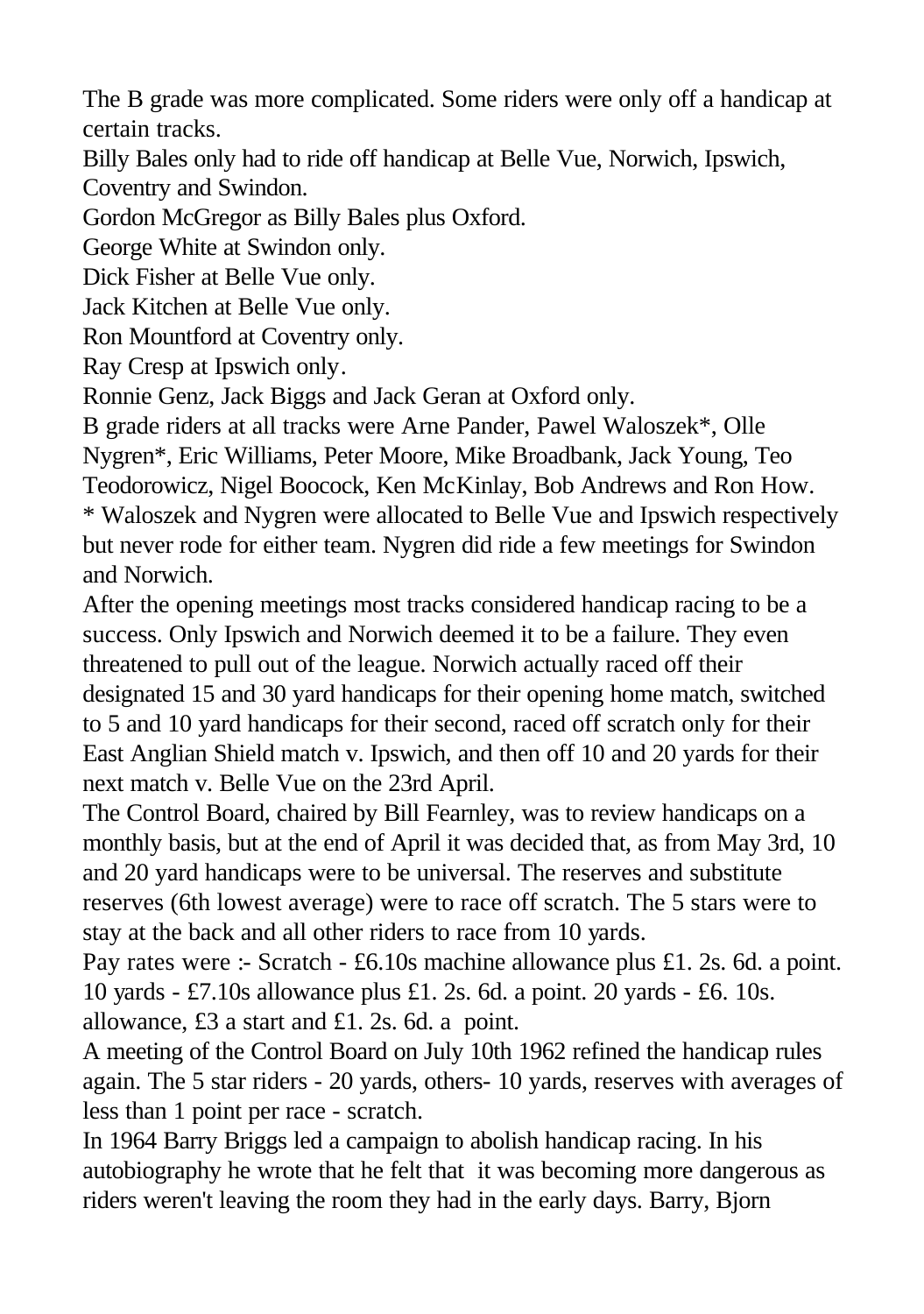Knutsson and Ove Fundin sent a joint letter of protest to the S.C.B.. The board replied that the matter would be reviewed prior to the next season. Barry wasn't happy with the response and threatened to quit. Nothing more happened until prior to Swindon's match v. Wimbledon on August 8th. Barry refused to ride. The A-C. U. Steward, Cecil Telling promised to personally attend the next S.C.B. meeting to sort out the problem. Barry rode, Cecil Telling was true to his word and the S.C.B. ended the 20 yard handicap on August 22nd. I believe reserves were still given a 10 yard start.

#### **Puzzle**

Like a challenge with numbers? Well – how about trying to come up with a format of this meeting. It isn't the ACU Cup format for sure. If you've got a programme – well that makes it easy – tell us what it says. Saturday  $5<sup>th</sup>$  August 1950 Fleetwood Flyers 55 Liverpool Chads 41 (Ch) Fleetwood Don Potter 3 3 2 8; Bill Reynolds 2' 2' 2' 1 7 3; Wilf Plant 3 2 3 8;Alf Parker 3 1' 2 3 9 1; Dick Geary 2 2 3 2 9; Norman Hargreaves 1' 1' 1 3 2; Graham Williams 2' 2 2 1 7 1; Russ Pursehouse 1 3 4. Liverpool Arthur Bush 3 3 2 8; Harry Welch 1 1; Doug Serrurier 0 1 3 1' 5 1; Percy Brine 1 2 3 6; Bill Griffiths 1 1; Reg Duval 3 2 3 2 10; Derek Glover 1 1' 1 3 1; Alf Webster 3 1 3 7. Ht1 Potter, Reynolds, Welch,  $69.0$  5 1 5 1 Ht2 Parker, Williams, Brine, 69.6 5 1 10 2 Ht3 Duval, Geary, Hargreaves, 70.6 3 3 13 5 Ht4 Bush, Williams, Glover, 69.0 2 4 15 9 Ht5 Potter, Reynolds, Serrurier,  $68.4 \quad 5 \quad 1 \quad 20 \quad 10$ Ht6 Plant, Duval, Glover, 69.2 3 3 23 13 Ht7 Duval, Williams, Parker, 69.0 3 3 26 16 Ht8 Webster, Plant, Pursehouse, 69.8 3 3 29 19 Ht9 Bush, Geary, Hargreaves, 68.0 3 32 22 Ht10 Serrurier, Parker, Webster, 68.8 2 4 34 26 Ht11 Pursehouse, Reynolds, Griffiths, 70.2 5 1 39 27 Ht12 Parker, Bush, Williams, 68.6 4 2 43 29 Ht13 Geary, Brine, Serrurier, 69.6 3 3 46 32 Ht14 Plant, Duval, Reynolds,69.6 4 2 50 34 Ht15 Brine, Geary, Glover, 70.2 2 4 52 38 Ht16 Webster, Potter, Hargreaves, 69.2 3 3 55 41

**Jim Henry**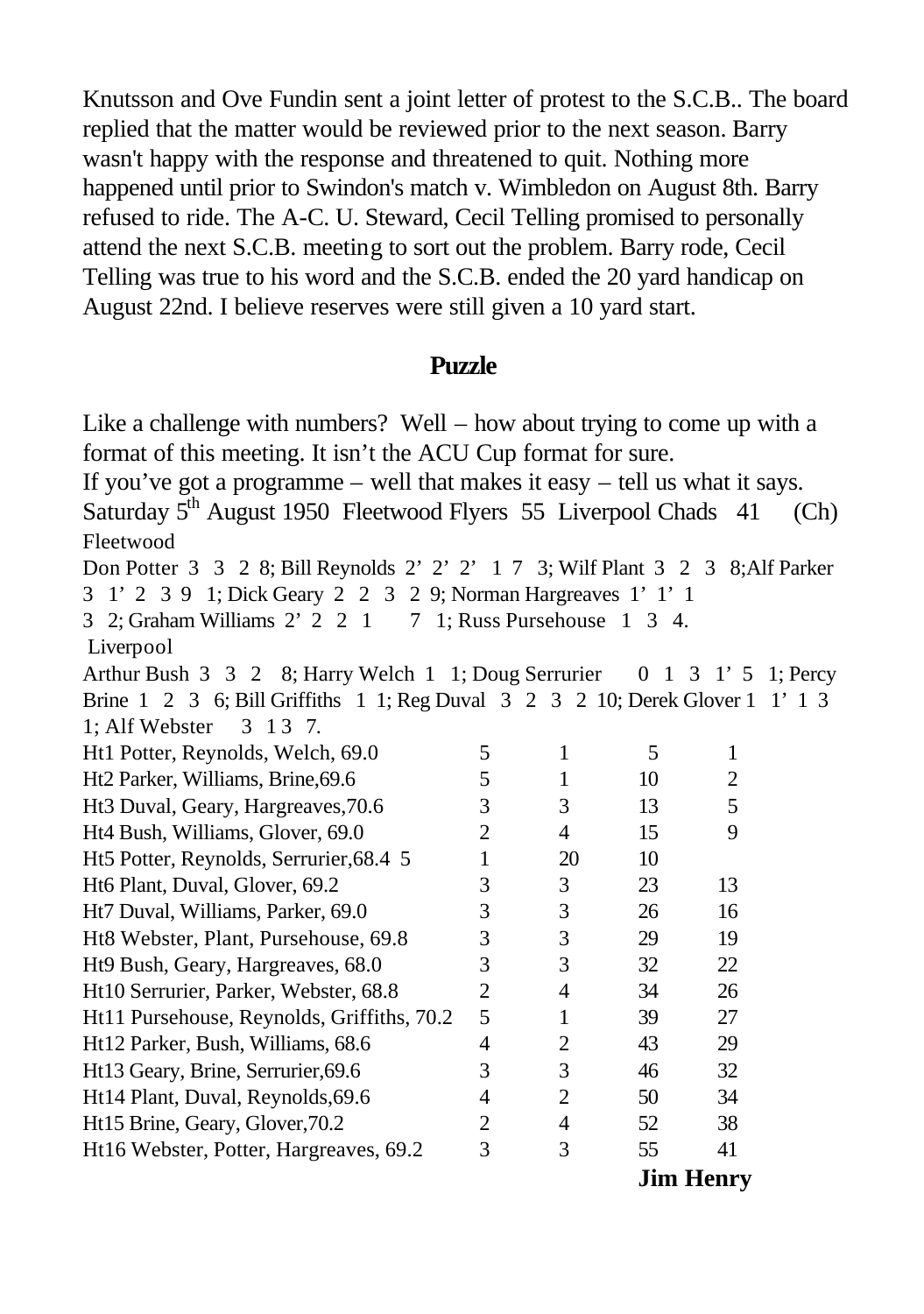#### **SPEEDWAY'S "RIDER REPLACEMENT RULE", 1967 to 2007 Part 1**

**Paul Jeffries** has pulled together an excellent overview of the topic. We run the first part and will conclude in the next edition.

*What follows is a year by year account of the evolution of the Rider Replacement rule, a fine example of the way in which the sport seems totally incapable of living from one season to the next without tinkering with its own rule book. It can surely be argued that a rule should only need changing if it has proved a bad rule; therefore if (as in the current example) it is changed virtually every year, then we can say that virtually every year the sport's administrators must have got it wrong. Viewed from this perspective, forty-plus years of getting it wrong and having to change it must have amounted to a frankly astonishing catalogue of error. One has to wonder how and why this has been allowed to happen, and to go on happening. One problem of course is that the more a rule is amended, the further away it gets from the original intention, and the harder it is to interpret just what it says and just what it means. The current (2007) rule book is one of the hardest yet to follow; it doesn't have any comprehensive index to act as a guide, but if anyone really wants to check the current situation as regards Rider* 

*Replacement, well, you'll just have to piece it together by reference to sections 18.1.1 to 18.1.5 inclusive, 18.2.2, 18.4, and 18.8.1 to 18.8.3 inclusive. It really shouldn't have to be this hard!* 

When the Speedway Regulations were re-written for the 1967 season, the Rider Replacement rule was defined very simply. It applied only when a Heat Leader was injured prior to a meeting, or away on international duty; the absent rider was programmed at his normal position (number 1, 3 or 5) and an additional rider was programmed at number 8. Each member of the team could take one of the absentee's rides, and it was necessary to advice the opposing Promoter beforehand.

For 1968, "international duty" was expanded to include any compulsory overseas duty, whilst "injury" was expanded also to include illness, although in such cases the Management Committee would authorise Rider Replacement only on condition that the rider would not ride again within 14 days of his last appearance. A new rule meant that where both teams had a Heat Leader absent, neither side was permitted to use Rider Replacement. A clarification on the use of the number 8 rider was added, explaining that he could be used in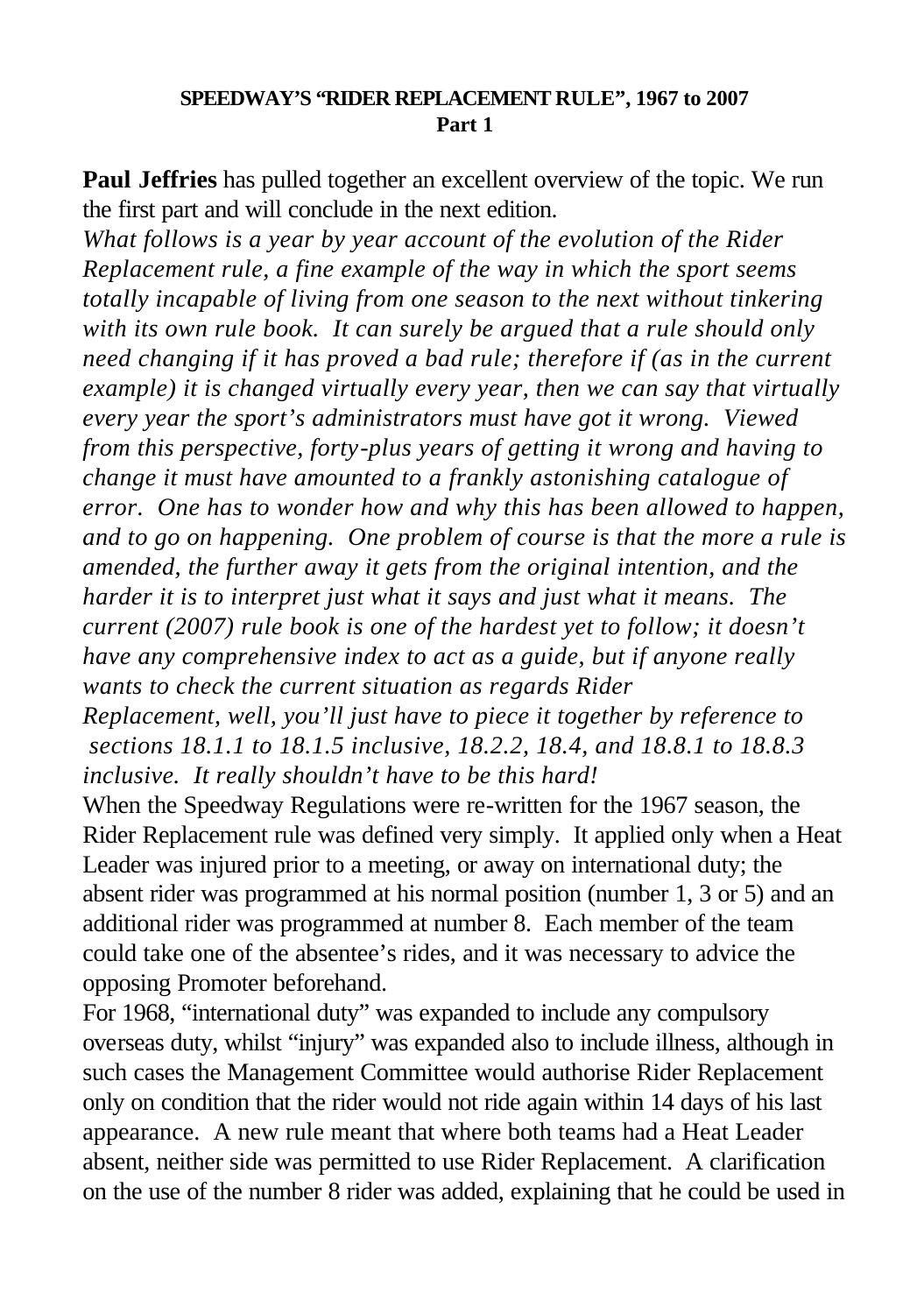any race in which the absentee was eligible to ride; any other team member could still only take one Rider Replacement ride but, if circumstances permitted, could additionally replace him as a Tactical Substitute. There was a new requirement to notify the Referee (as well as the opposing Promoter) before the match of the intention to use the Rider Replacement facility. For 1969, cases of illness were still to be referred to the Management Committee for special dispensation, but the 14 day prohibition was dropped. More detailed provisions were introduced in respect of absent Heat Leaders. If both sides had an equal number of Heat Leaders missing, neither was permitted to use Rider Replacement, but a new formula was introduced to deal with an imbalance in the number of Heat Leaders on each side. There could still be no more than one Rider Replacement in the team, with any further shortfall compensated by Guest Riders.

1970 saw only a minor change, to clarify that Reserves were eligible to take Rider Replacement rides, whilst 1971 brought a further explanation that the number 8 rider was not to be regarded as an "additional reserve", as he could *only* replace the absent rider. He was, however, permitted to act as a reserve to take the place of a nominated Replacement rider who suffered exclusion under the 2-minute rule or for a tapes offence, or to take the place of a Replacement rider who through injury was unable to take part in a re-run race. In Division 1 matches, absence of a team's number 1 rider was now compensated by a Guest rather than Rider Replacement, and the same now applied to any Heat Leader absent on international or compulsory overseas duty. In the case of Rider

Replacement for illness or non-speedway injury (which had to be supported by a medical certificate) the 14-day rule was reinstated, effective from the date of the certificate.

An interesting new provision in 1972 required that the number 8 be given a minimum of two rides which, if not taken during the match, had to be allowed during the second half events. Use of Rider Replacement was restored as an option for any Heat Leader on international or compulsory overseas duty (although a Guest could still be used instead). 1973 brought a minor change in regard to the two rides to be granted to a number 8, recognising that this could not be guaranteed in a "double header", and this was further relaxed in 1974 to cover any situation where no second half racing was programmed. For this season, the rule was changed such that the Rider Replacement facility applied only where a side had both its top two riders absent. One was to be covered by a Guest, and the other by Rider Replacement. The "cancelling out"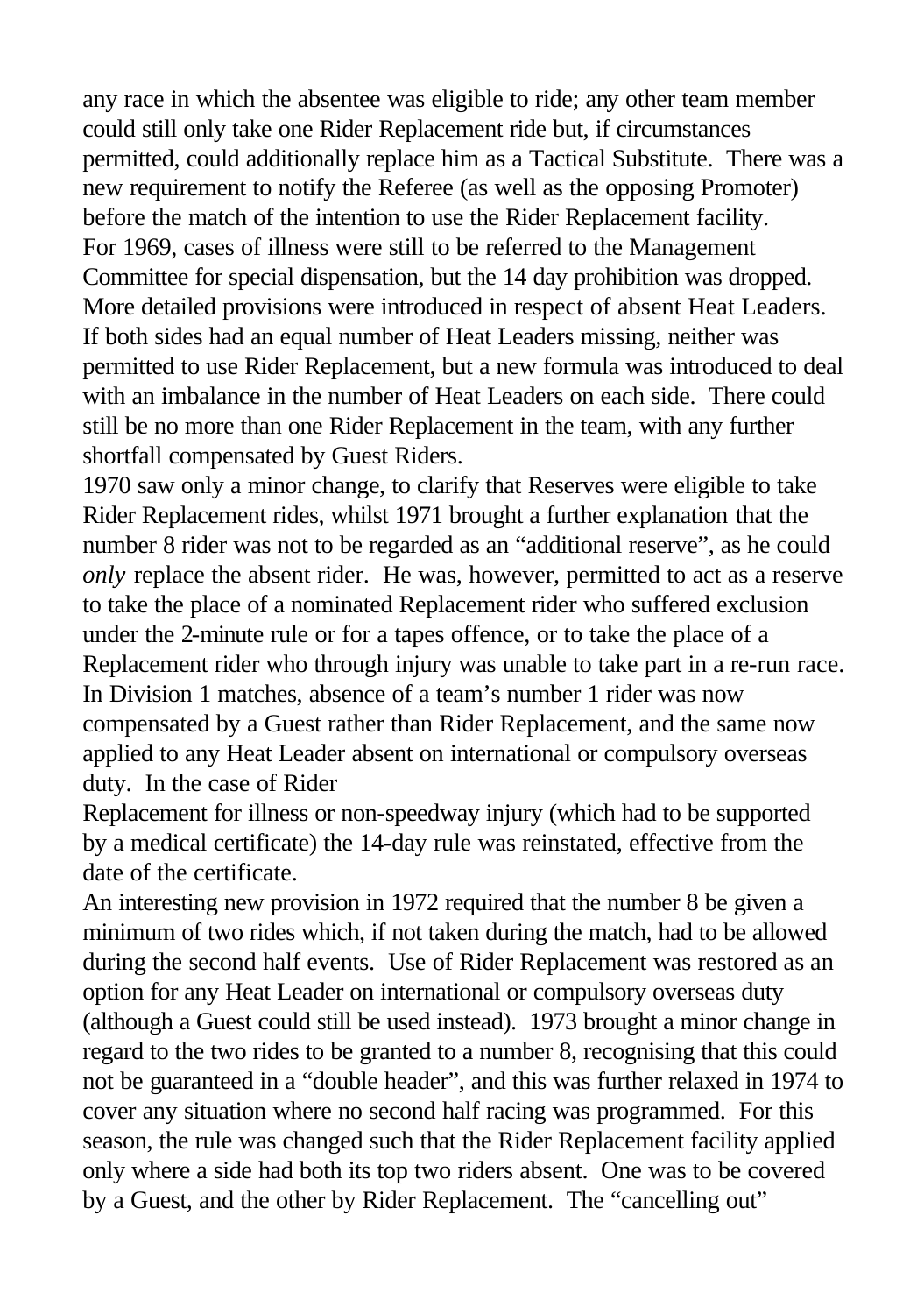## **National League Division One 1951**

| Away Team         | Belle Vue     | Birmingham Bradford Bristol Harringay New Cross Wembley West Ham Wimbledon |               |               |               |               |               |               |               |
|-------------------|---------------|----------------------------------------------------------------------------|---------------|---------------|---------------|---------------|---------------|---------------|---------------|
| Home Team         |               |                                                                            |               |               |               |               |               |               |               |
| Belle Vue         | <b>XXXXXX</b> | $44 - 40$                                                                  | $57 - 27$     | $50 - 34$     | $55 - 29$     | $52 - 31$     | $43 - 41$     | $51 - 33$     | $47 - 36$     |
|                   | <b>XXXXXX</b> | $61 - 23$                                                                  | $57 - 27$     | $43 - 41$     | $52 - 32$     | $48 - 36$     | $45 - 39$     | $42 - 42$     | $51 - 33$     |
| <b>Birmingham</b> | $45 - 39$     | XXXXXX                                                                     | $56 - 28$     | $37 - 46$     | $44 - 39$     | $51 - 33$     | $41 - 43$     | $52 - 31$     | $48 - 36$     |
|                   | $43 - 41$     | <b>XXXXXX</b>                                                              | $40 - 44$     | $55 - 29$     | $53 - 31$     | $59 - 25$     | $45 - 39$     | $48 - 36$     | $49 - 35$     |
| <b>Bradford</b>   | $33 - 55$     | $41 - 42$                                                                  | <b>XXXXXX</b> | $48 - 36$     | $36 - 45$     | $44 - 40$     | $25 - 59$     | $50 - 34$     | $43 - 41$     |
|                   | $45 - 39$     | $37 - 47$                                                                  | <b>XXXXXX</b> | $37 - 47$     | $34 - 50$     | $45 - 39$     | $40 - 44$     | $53 - 31$     | $54 - 30$     |
| <b>Bristol</b>    | $54 - 30$     | $54 - 29$                                                                  | $65 - 19$     | <b>XXXXXX</b> | $46 - 38$     | $38 - 46$     | $48 - 35$     | $49 - 35$     | $40 - 44$     |
|                   | $62 - 22$     | $51 - 33$                                                                  | $46 - 38$     | <b>XXXXXX</b> | $50 - 34$     | $56 - 28$     | $37 - 47$     | $44 - 40$     | $52 - 32$     |
| Harringay         | $40 - 44$     | $55 - 29$                                                                  | $51 - 28$     | $56 - 28$     | XXXXXX        | $50 - 34$     | $47 - 36$     | $48 - 36$     | $39 - 44$     |
|                   | $56 - 28$     | $48 - 36$                                                                  | $53 - 31$     | $42 - 42$     | <b>XXXXXX</b> | $45 - 38$     | $35 - 49$     | $45 - 39$     | $45 - 39$     |
| <b>New Cross</b>  | $39 - 45$     | $43 - 41$                                                                  | $56 - 28$     | $48 - 34$     | $45 - 39$     | <b>XXXXXX</b> | $29 - 53$     | $43 - 41$     | $42 - 42$     |
|                   | $39 - 45$     | $36 - 48$                                                                  | $54 - 29$     | $51 - 33$     | $35 - 47$     | <b>XXXXXX</b> | $35 - 49$     | $49 - 34$     | $39 - 45$     |
| Wembley           | $57 - 27$     | $43 - 41$                                                                  | $60 - 24$     | $56 - 28$     | $55 - 29$     | $55 - 28$     | <b>XXXXXX</b> | $44 - 40$     | $49 - 35$     |
|                   | $61 - 23$     | $55 - 29$                                                                  | $50 - 34$     | $53 - 31$     | $43 - 41$     | $57 - 27$     | XXXXXX        | $38 - 45$     | 49 - 35       |
| West Ham          | $51 - 33$     | $54 - 30$                                                                  | $48 - 36$     | $53 - 31$     | $50 - 34$     | $48 - 36$     | $37 - 47$     | <b>XXXXXX</b> | $59 - 25$     |
|                   | 54.5-29.5     | $58 - 26$                                                                  | $58 - 26$     | $47 - 37$     | $54 - 41$     | $44 - 40$     | $39 - 44$     | <b>XXXXXX</b> | $47 - 37$     |
| Wimbledon         | $49 - 35$     | $57 - 27$                                                                  | $55 - 29$     | $45 - 39$     | $44 - 40$     | $51 - 33$     | $47 - 37$     | $40 - 44$     | <b>XXXXXX</b> |
|                   | $49 - 35$     | $51 - 33$                                                                  | $63 - 21$     | $60 - 24$     | $50 - 34$     | $49 - 35$     | $36 - 48$     | $46 - 38$     | <b>XXXXXX</b> |

## **National League Division One 1951**

|                                                                        |    | Home |          |                             |      |             | Away |          |    |       |       |                 |
|------------------------------------------------------------------------|----|------|----------|-----------------------------|------|-------------|------|----------|----|-------|-------|-----------------|
| Team                                                                   | R  | W    | Ð        |                             | PtsF | PtsA        | W    | D        | L  | PtsF  | PtsA  | <b>MatchPts</b> |
| Wembley                                                                | 32 | 15   | $\theta$ |                             | 825  | 517         | 10   | $\Omega$ | 6  | 710   | 629   | 50              |
| Belle Vue                                                              | 32 | 15   |          | $\theta$                    | 798  | 544         | 4    | $\Omega$ | 12 | 565.5 | 777.5 | 39              |
| Wimbledon                                                              | 32 | 14   | $\theta$ | $\mathcal{D}_{\cdot}$       | 792  | 552         | 3    |          | 12 | 589   | 753   | 35              |
| West Ham                                                               | 32 | 14   | $\Omega$ | $\mathcal{D}_{\mathcal{L}}$ |      | 800.5 542.5 | 2    |          | 13 | 599   | 742   | 33              |
| <b>Birmingham</b>                                                      | 32 | 13   | $\theta$ | 3                           | 766  | 575         | 3    | 0        | 13 | 552   | 790   | 32              |
| <b>Bristol</b>                                                         | 32 | 13   | $\Omega$ | 3                           | 792  | 550         | 2    |          | 13 | 560   | 781   | 31              |
| Harringay                                                              | 32 | 12   |          | 3                           | 755  | 581         | 3    | 0        | 13 | 593   | 745   | 31              |
| New Cross                                                              | 32 | 8    |          |                             | 685  | 651         |      | 0        | 15 | 549   | 792   | 19              |
| <b>Bradford</b>                                                        | 32 | 8    | 0        | 8                           | 665  | 674         |      | $\Omega$ | 15 | 469   | 869   | 18              |
| Heat details for most of the meetings on www.speedwayresearcher.org.uk |    |      |          |                             |      |             |      |          |    |       |       |                 |

**12 L**eague Table & Results Grid compiled from Stenners. **13**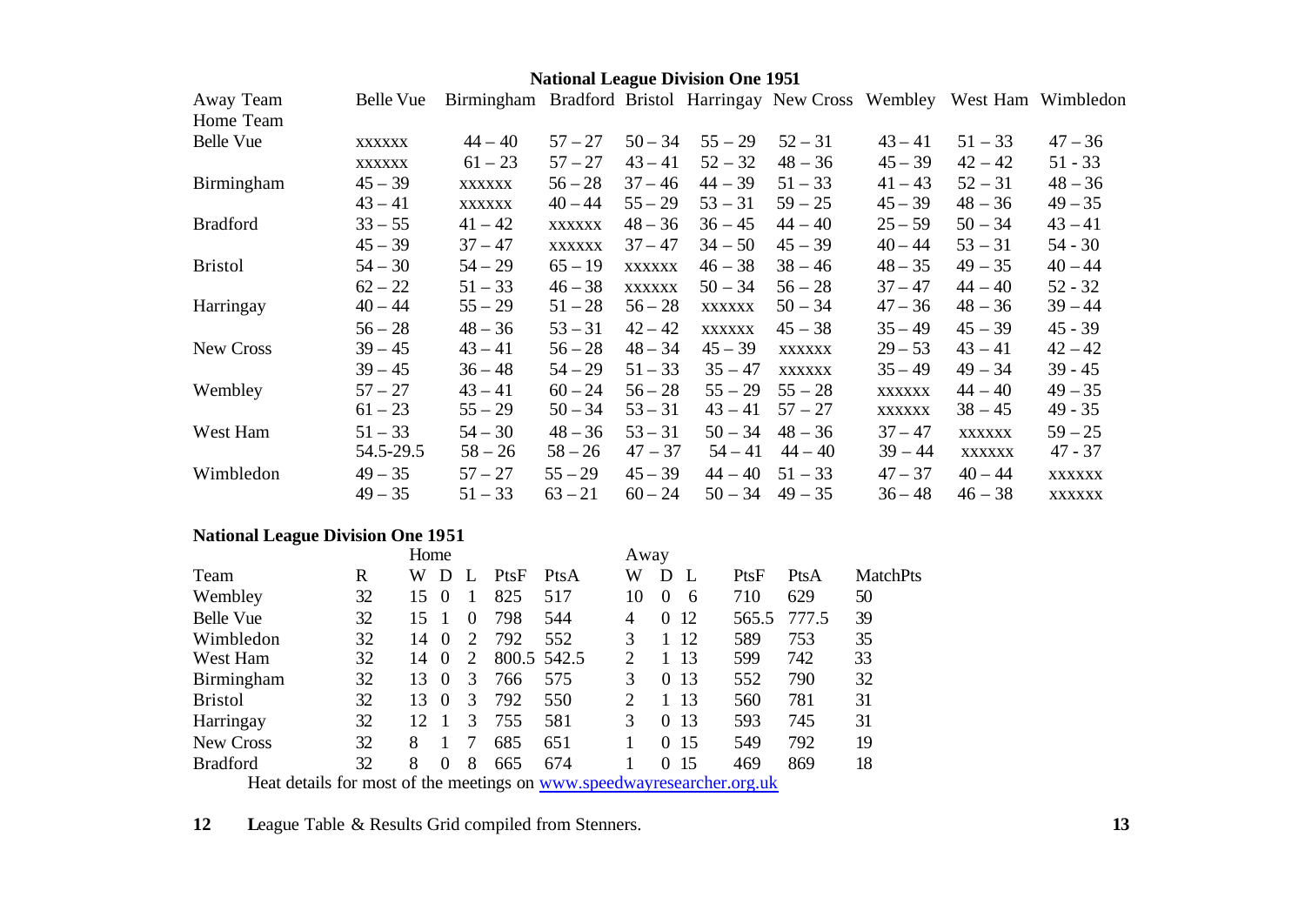provision still applied however, so that if both sides were missing their top two riders, neither could use the rule. Rider Replacement remained available, subject to the 14-day rule, for any Heat Leader absent through illness or nonspeedway injury, whilst the facility was extended to absence for "compulsory national competitions (including FIM meetings)"; the latter however was clarified in 1975 as applying only to "foreign" riders.

The British League rules were otherwise unchanged for 1975, but in the New National League the Rider Replacement rule could be applied for any absent Heat Leader. For both leagues, the cancelling out provision was amended to apply only where the absentees were of the same rank, eg where both sides had their top rider missing. The cancelling-out rule was dropped altogether in 1976. The NNL also changed its rule such that Rider Replacement applied only for a Heat Leader who had suffered a speedway injury. The BL, however, made substantial changes. Rider Replacement was to be allowed for any absent Heat Leader, including for the first time a Heat Leader withholding his services or suspended by the Speedway Control Board. The BL also, for this season, allowed two absent Heat Leaders each to be covered by Rider Replacement, in which case a number 9 rider had also to be nominated, whose use was governed by the same principles as the number 8. An absent rider could be replaced once only by the rider ranked immediately above him, but up to three times by any other rider. As an exception, if the third-ranked Heat Leader was absent, he could be replaced once by the number 1 if the number 2 was also absent.

Whilst the National League made no change to its rule for 1977, the British League situation was clearly too complex and further significant changes were made. The facility for double Rider Replacement, and associated provision for a number 9 rider, was withdrawn; where more than one Heat Leader

was absent, Rider Replacement applied to the higher-ranked absentee, and any other rider could take not more than two of his rides, except that where the absentee was the third-ranked Heat Leader, the number 1 was not eligible. A reminder was added to the effect that, where circumstances permitted, a Tactical Substitute could be used in place of a Rider Replacement ride. 1978 saw the BL and NL at last agree on a Rider Replacement covering both leagues; this meant the BL reverting to the old rule whereby the absent rider could be replaced only once by any other rider (unless as a Tactical Substitute). The cancelling-out provision was restored for both leagues, but the BL restricted this to instances where the absentees were of equal rank (eg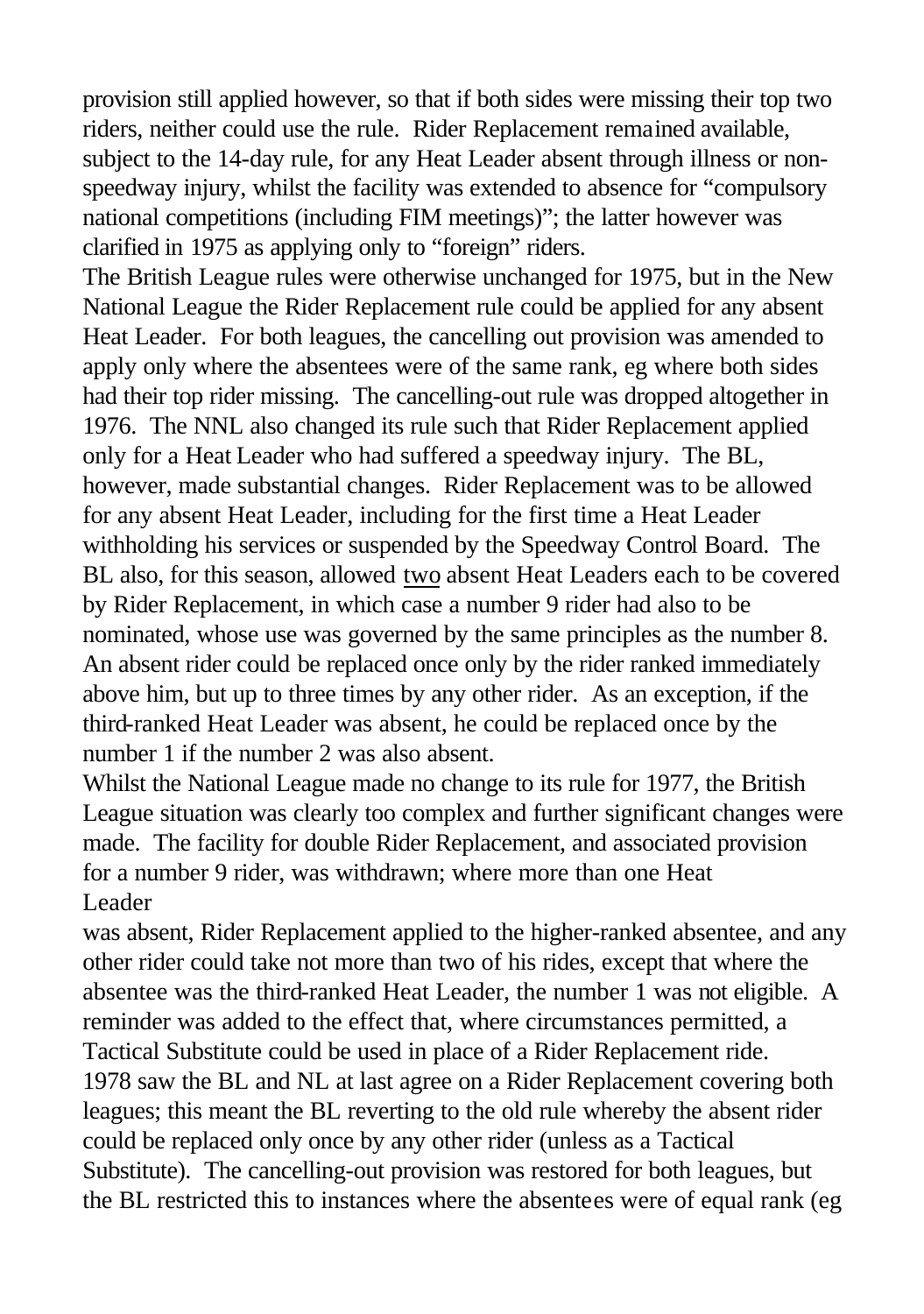both number 1s). After all these years of upheaval, the new-found status quo then settled down, with no changes made for 1979, 1980, or 1981, whilst in 1982 the only changed related to the BL where the decision as to whether to cancel out equally-ranked absentees was now left to the home promoter, and a new provision was introduced whereby Rider Replacement in the event of non-equally ranked absentees could be cancelled out at the option of the promoter with the higher-ranked absentee. **To be continued.**

## **Jack Wright Coventry Bees 1951 to 1954**

Coventry historian **Chris Durno** has produced this interesting article about one time Bee – Jack Wright, who started out at Wimbledon. Jack Wright during his time racing for the Coventry Bees between the seasons 1951 and 1954 was a very popular rider, although never breaking through to heat-leader status, he was a good team man come second string. He was a good-looking young guy and from reports very popular with the ladies. I only have any information from his days racing for the Bees. I know he signed for Coventry on a transfer from the famous first division club Wimbledon Dons in 1951. Coventry were a second division side so as Jack was struggling to get many match riding for the Dons a chance to step down a league ensured he had plenty of regular racing. His appearances for Wimbledon must have been pretty limited as from my yearbooks I have he managed just 8 league points for the Dons in 1949 his debut season and only a further 4 points in the following 1950 season.

He arrived at Coventry on a full transfer and made his debut on April  $7<sup>th</sup>$  1951 when he rode at home for Coventry against Yarmouth in a Southern Shield meeting scoring  $5 + 1$  from 4 rides. As you can see from the averages above, he rode quite regularly but not quite to the level that would guarantee himself a place every week, as Coventry had a excess of young riders all pushing for team places. It was as far as averages go, his best every season for the Bees, who managed to finish  $4<sup>th</sup>$  in the National League Division 2. An end of season programme declares "The Wright dash is good to watch, and obviously with unlimited courage (shall we ever forget that terrific tussle with Roger Wise in the Midland Cup) he proves a great asset as his track craft improves with experience. Jack came from Wimbledon, not as a young rider of vast experience, but as a young rider of much promise and immediate fight and dash".

Another article I found gave some interesting background information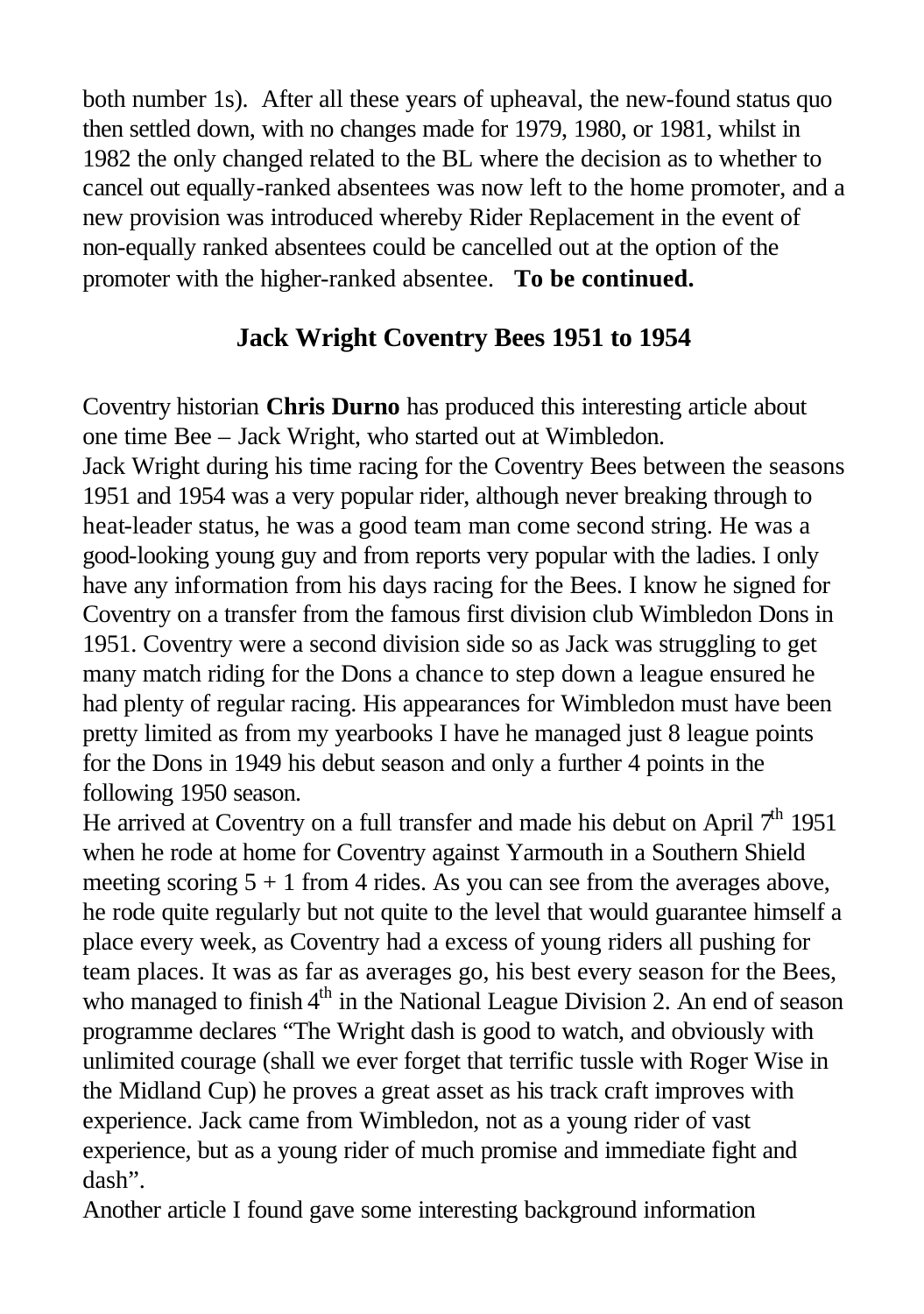## Titled from **El Ballah to Brandon**

*It was in Egypt in 1947 that the clouds of sand first heralded the approach of JACK WRIGHT in his initial baptism to competitive racing. Out there with the Army on National Service, stationed at Tek, he quickly evinced an interest in the sport of sand racing, becoming a noted exponent in the art. Indeed he progress with extreme rapidity, going on to win the 1947 Championship of El Ballah.*

It was not entirely unexpected that, fired with the ambition to make a career of motor cycle racing, he should approach one of the English Speedway tracks for a trial when he got demobbed. It was Wimbledon that he first made his first tentative enquiries. There was no particular reason why it should have been Plough Lane that attracted him but, it happened to be convenient to his home at Cobham Surrey.

Ronnie Greene, the Dons Promoter was quick to see the possibilities in the fair-haired, good looking Jack and loaned him to Rayleigh in 1948, where he gained valuable experience with the "Rockets". The following year he returned to Plough Lane, riding in second half events, the junior league and on odd occasions in the reserve position for the first team. Conclusions that Jack has already drawn from his limited time a s a first division rider lead him to say that Wembley and Harringay are his favourite tracks so far. This augers well for both circuits have much in common with our own Coventry track at Brandon.

To converse with Jack is a pleasant pastime. He has a frank open way with himself, so conversation never flags. Although not prone to talking about himself, he will answer any reasonable question without demur. And it took him but a short time to elicit the information that he is 26, single, and keen on every form of sport, although he can't find time to indulge in much else apart from speedway. His motorcycle repair shop he runs keeps him fully occupied, and the balance of his time goes towards furthering his speedway ambitions. The machine he favours most for his racing is equipped with an Erskine frame;

he is hoping before long he will ride it to his first maximum for the "Bees". If fitness is any criteria, then our new boy will make rapid strides, for he eschews smoking and rarely takes a drink unless it is for socialising. He is going to prove a great asset to us once he has settled down. With he pleasing personality and nice style you can earmark him right now as one of Coventry's future favourites."

By 1952 he was pretty much a regular feature in the Bees side, generally moving between reserve and second-string positions. One interesting story in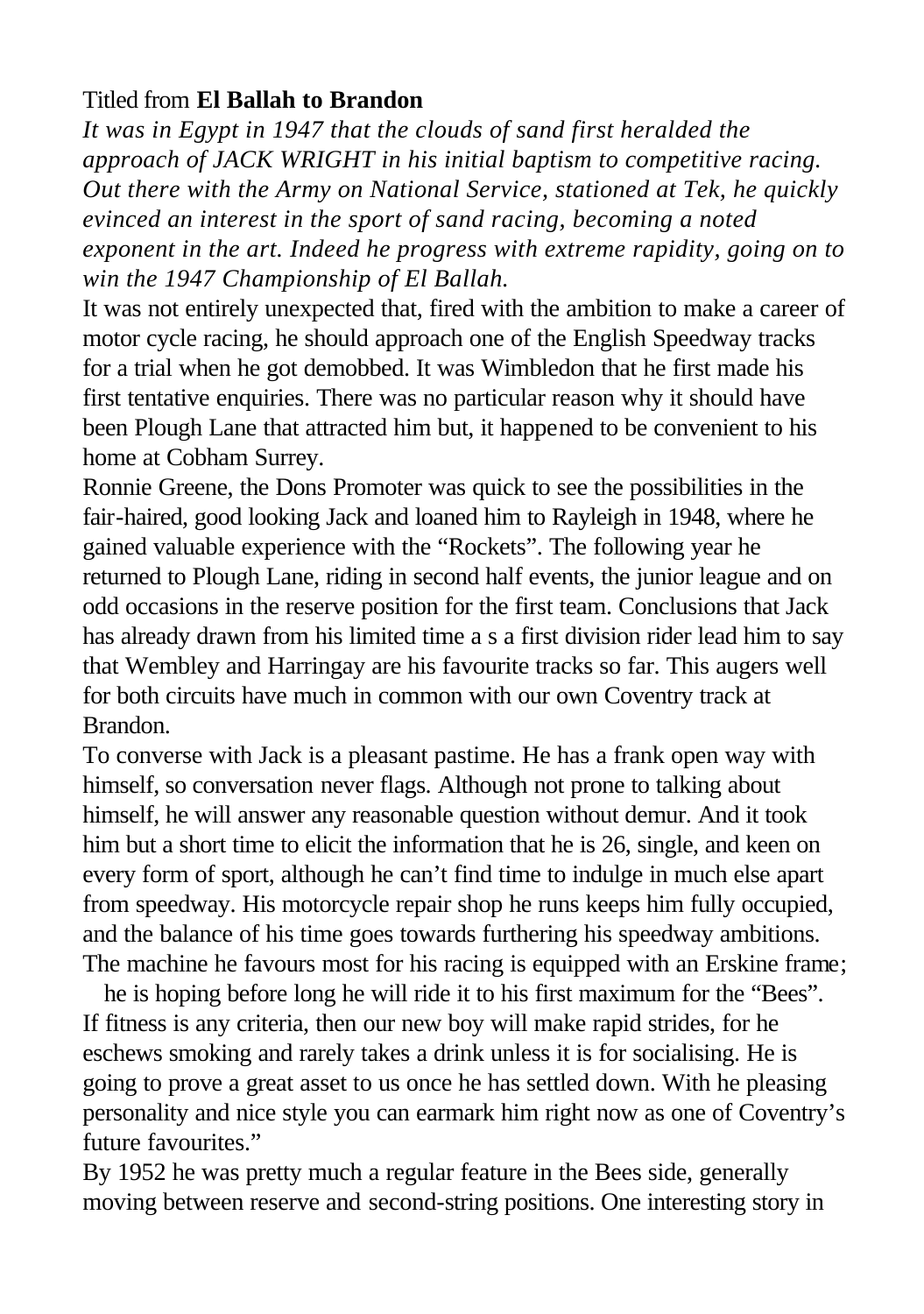the match programme was a picture on his wedding day that year. There is a picture with his wife Yvonne on a bike with all the speedway team gathered around on the wedding day at Walton on Thames. It also tells that Jack broke the honeymoon at Cheddar to dash back to Oxford to ride for the Bees in the Midland Cup, helping Bees to win through. He was also part of the team that won the Midland cup beating Birmingham over two legs in the final. The end of year programme stated "JACK WRIGHT whose performances have quietly but effectively improved. With a style better suited to deep surfaces. Jack did best on circuits such as Liverpool. On slicker circuits he is not able to give his best performances. Jack's wedding in September was attended by practically the whole team who travelled down to Waltham on Thames what was described as the "best party ever" and to which we commend its excellence as we followed it up by two crushing Midland cup victories over our deadly rivals Oxford.

1953 was a glorious year for Coventry as the secured their first ever major trophy in winning the National League Division 2 championship trophy. Jack never missed a league meeting and gave some vital back up in the reserve berth throughout the league winning campaign.

1954 was to be his last ever year riding for the Bees, he held a team place until July then with increasing competition for team places, his position in the team saw less frequent appearances. He stayed with the Bees despite spasmodic selection and rode his last match for Coventry in their final meeting of the year an inter league challenge match at Birmingham on October  $27<sup>th</sup>$ , where Jack posted his final Bees points of  $2 + 1$  off three rides. He actually posted his best ever match scores in 1954 when against Southampton in the National trophy meetings in May, he scored  $11 + 1$  from 5 rides at Brandon then three days later he scored another 10 from 5 rides at Southampton.

After his time with Coventry Bees, I lose all track of what happened to Jack or even whether he actually continued riding, as all my records are Coventry only related. I hope this in some way satisfies your interest in Jack Wright. I would be interested in copies of any of the information you have, especially any photographs you have, as the only photos I have ever seen of Jack is small thumb nail photos in the Coventry match programmes and in some of the team photographs of the time. I have never actually seen a photograph that showing him on a bike racing. Anything you could provide copies of I would be most interested as I am trying to put together a complete racing record of all riders to have raced for Coventry and would like to enhance it with photographs, both portrait and action. (Can anybody help Chris? Editors)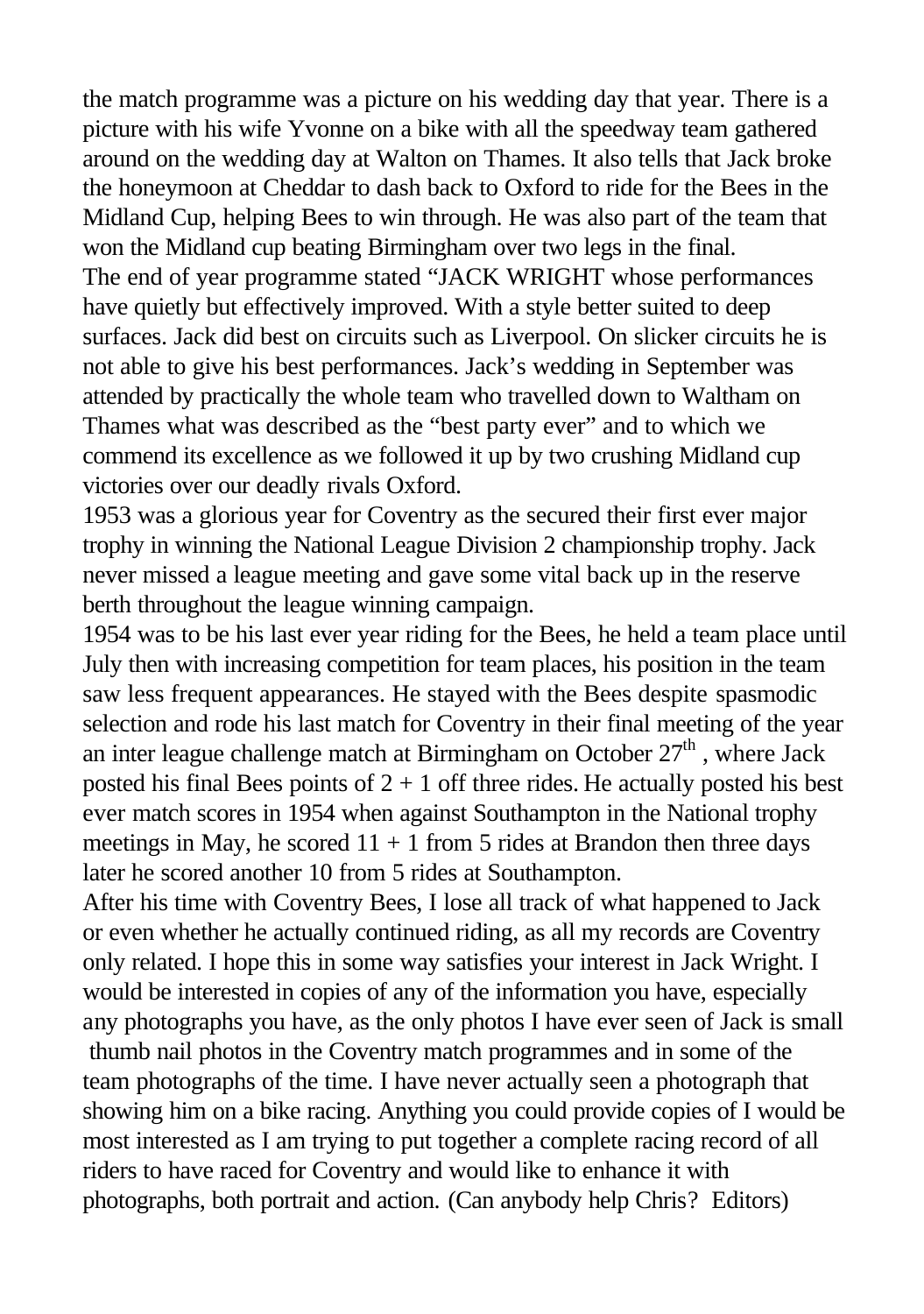## **Pre-War Website**

**Bob Ozanne** gives an insight into the pre-war part of the web site. I started collecting pre-war speedway results about ten years ago. It's almost 3 years since I first spoke to Jim Henry about publishing pre-war heat details via The Speedway Researcher. I thought the best way to do this was on the web and Jim put me in touch with Ron McNeil. The pre-war site began and I have been very encouraged by the response. I have been lucky enough to receive a lot of enthusiastic comments besides very valuable contributions. The sites main coverage of League, Cup, Tests and big individual events is starting to expand. The expansion will continue and I hope to soon bring in more non league tracks as well. The rare copy of the Newmarket programme is quite a find for the site.

There is some new material due to come online in the next few months 1) 1936 Provincial League, including every League fixture in at least first 3 places heat detail. 2) major updates to 1931 and 1932 with many more  $4<sup>th</sup>$  place positions than before and some of the gaps currently on the site resolved. 3) 1937 season in the usual detail.

I have been working on 1928 -1930 for some years. I have plenty of information in hand including some great contributions. The possibility of other contributions has been mentioned too so there is more to come. I tend to think of those very early years as Speedway's "Dark Ages"! Certainly documentary evidence is much rarer. Heat details are very hard to come by even when judged against 1931, when the press first seemed to realize there were folk collecting speedway results even back then! Amateur "stattos" were asking Speedway News to name  $4<sup>th</sup>$  place riders for their records way back before the War. It's a shame that it didn't happen.

I want to take this chance to thank all of you who have helped with the prewar years in various different ways. Alan Bates, Roger Beaman, Nigel Bird, Alex Broadhurst, Brian Collins, Philip Dalling, Keith Farman, Keith Green, Jim Henry, Peter Jackson, Norman Jacobs, Alan Jones, John Somerville, Mike Terran, Allen Trump and Bryan Tungate.

I would love to hear from anyone with any pre-war information. Everything is welcome. Scans of programmes are ideal but photo copies or written details by email or letter will equally do nicely. You can contact me on robertjozanne@hotmail.com or write to me Bob Ozanne 31 Ruffle Close, West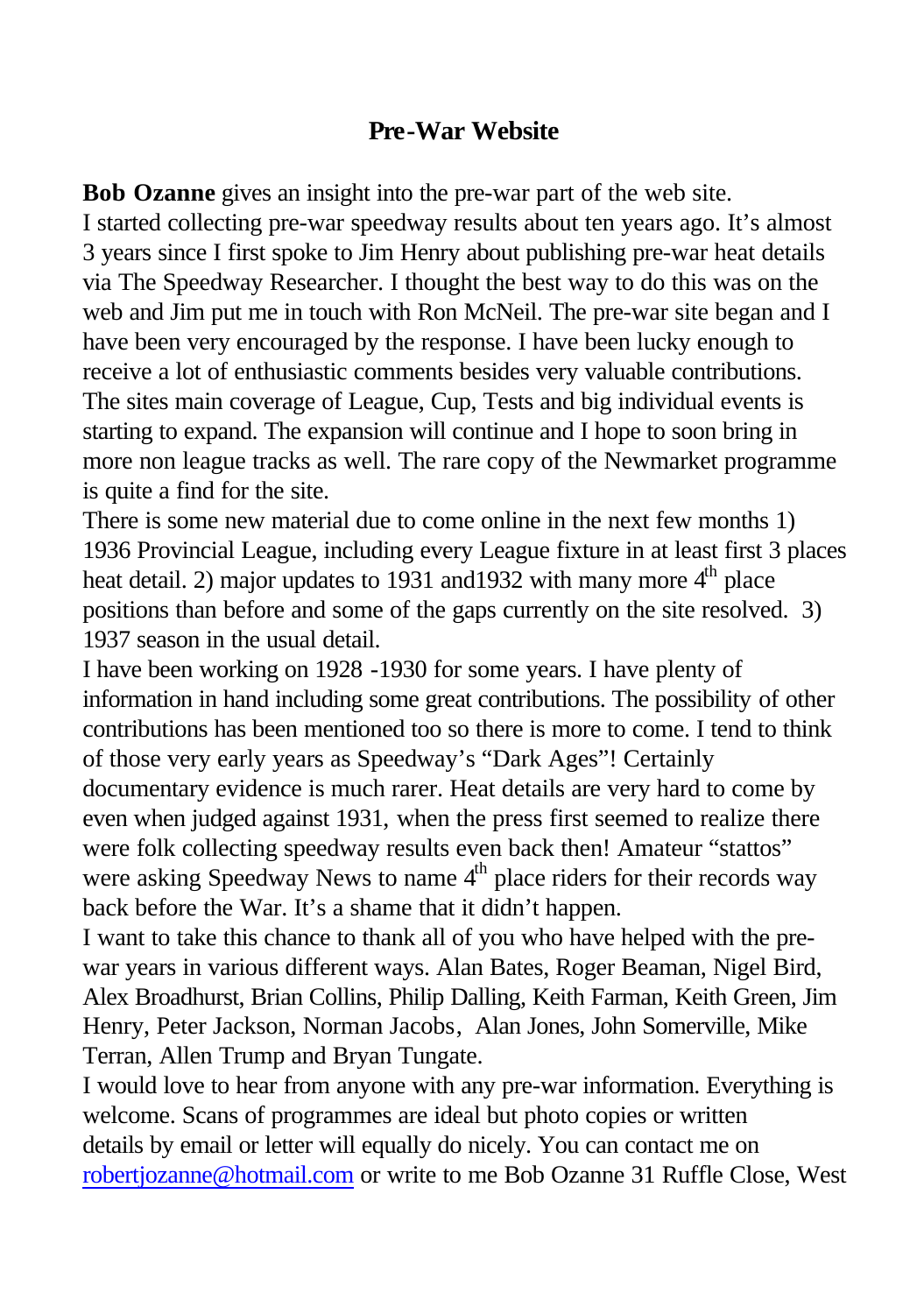Drayton , Middlesex, UB7 9BP. I will be delighted to hear from you and credit for contributions will always be given on the site.

#### **Starts**

**Colin Parker** from Coventry sent in the following – any article by Freddie Mockford in the Crystal Palace programme for 3 June 1933.

The Starting Problem – Everyone for the past two years has aired their views regarding this. Last season flying starts were causing a lot of trouble owing to the difficulty of getting three men in line between the starting line and the four yards back liner. Then, during the winter, the Promoters' Association came to the conclusion that clutch starts would definately improve the starting. Quite frankly, I had rather an open mind on this, but at the same time I was hopeful that it would.

After watching practically every League Match which has taken place in London this season, and also been away with my team, I can say, in my opinion, that the starts have not improved. Clutch starts have definitely done away with several runs round the track, but there are just as much jumping with the clutch start, and far more dis qualifications, and, to my mind, it is getting worse rather than better. For instance, on Monday in a League match, three riders were excluded in one race. Again the same thing happened in a League Match on Tuesday, thus robbing the race of all interest. Also, I maintain that the clutch start has taken one of the big thrills out of racing, i.e/ the hectic dash for the first bend which you get in the rolling start. I know it is easy to criticise, but I want to go further and be constructive, and am fully convinced that if the powers that be had realised the difficulty of three men being in line within a distance of four yards with a flying start, they would have never have made that distance. If that distance had been increased to twelve yards, I consider there would be very little difficulty in getting a start in every race bearing in mind, of course, the man who used his head is likely to get an advantage, which he definitely deserves in my opinion.

Now, Regarding the clutch starts, if they are to continue, I consider there is only one practical way of avoiding the jumping anf the disqualification of riders, which, after all, affects their pockets and also does not produce the racing you have paid to come and see. My idea is to work rather on the principle of a gate start, which, I understand, is used in horse racing, and I believe that something on these lines could be produced, quite simply and with very little cost. To explain it more simply, you would have two posts, one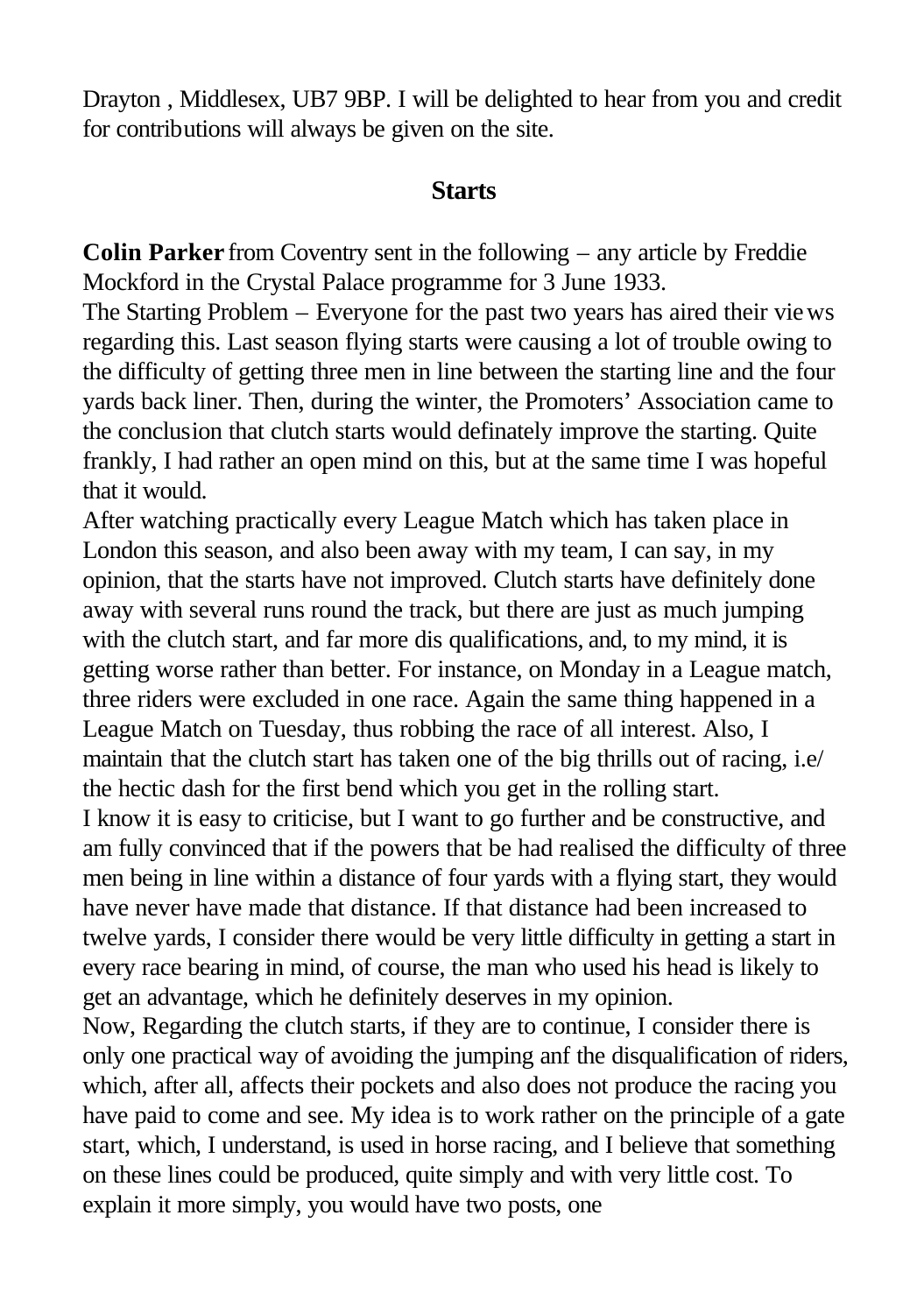on the outside of the track and one on the inside, you would have a gate that is pulled down rather like a window sash on some sysytem of operating with a locking device. The riders would then ride up to it with their engines running, and when they were ready to start, the starter would simply release the gate and it would fly upwards. It would thus leave every rider to do what he liked, and would, therefore, do away with disqualification and definitely no one rider would jump the start.

Some people may criticise this and say they would hit the gate, but I hardy think this would happen, as taking dog racing, the trap flies upwards and dogs – in my mind – get off the mark as quickly as a rider would using his clutch and after making enquiries, I have not yet discovered a dog has ever hit the gate of the trap as he came out.

I am perfectly certain that this method could be employed and would be entirely satisfactory.

## **Aldershot Needs 1950**

Can you help fill any the gaps here ? 4.4. Aldershot Easter Trophy Meeting details; 12.4. v Leicester  $SH + Times$  19.4. v Poole THt15;  $4<sup>th</sup>$  Man Ht18 + SH; 1.5 v Tamworth SH; 10.5. v Exeter T Ht14 + SH; 17.5. v St Austell SH; 24.5 v Liverpool SH; 29.5 Best Pairs all Ht Times + SH; 31.5 v Rayleigh SH; 7.6 v Swindon SH; 14.6. v Poole Ht Times + SH; 21.6. Walthamstow v Southampton Saints SH; 28.6 v Oxford SH; 5.7. v Southern Stars SH; 12.7. v Rayleigh SH; 19.7. v Exeter Falcons Ht Times + SH; 26.7. v Swindon SH; 2.8. v Oxford SH; v Tamworth; 7.8. v Tamworth SH; 23.8. v Poole TimesHTs1,2&14 + SH; 6.9. v Walthamstow Meeting Details; 13.9. v St Austell Ht Times + SH; 16.9. v Liverpool Times + SH; 20.9 England v Overseas Times + SH; 4.10. v Tamworth Ht Times + SH. **Jim Henry**

## **A Few Thoughts From 1950**

**Graeme Frost** has sent this interesting item from yesteryear. It was entitled EXPECT BIG CHANGES NEXT SEASON and was penned by Phil Sugden, Sports Reporter 4 August 1950

THE biggest shake-up Speedway has ever seen, and an entirely new system aimed at cutting down expenses and levelling up racing. That's what 1951 may bring. Yes, it sounds revolutionary. In fact, it almost sounds like a fairy-tale, but it's quite on the cards.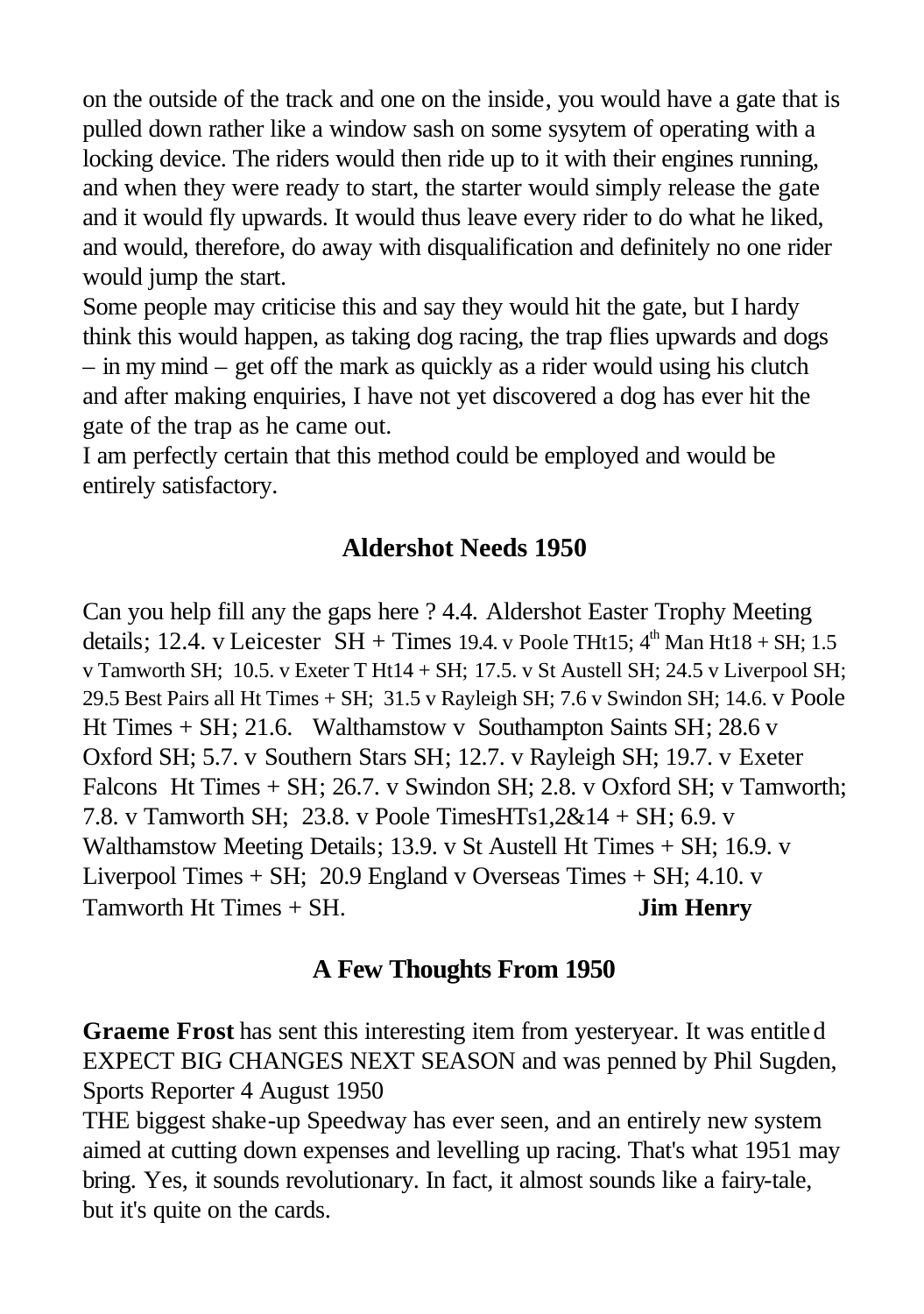Anybody connected with Speedway who has an ounce of common sense, knows that practically every promoter in the country has gained more grey hairs this year than in the remainder of Speedway history in this country. FOR many promoters, it has been a double edged problem. That of ever increasing expenses, and constantly decreasing crowds.

No longer can one point to Division One and say, "Here is the best racing, and here are the best riders." There are now several really powerful Second Division sides, and the second grade can point to 20, 30, or more, riders who can hold their own with the majority of top grade men, and beat the pants off a large number of them.

Seen Saturday's challenge match results, for example? Edinburgh 57, Harringay 27; Norwich 54, West Ham 30.

ANOTHER problem is that of the same old teams being in Division One. In the last few years, we have seen only two teams, Birmingham and Bristol, admitted to the top grade. If the First League guv'nors had their way, there wouldn't be any more for a long time.

The result has been, is, and will be, that, unless a new system is introduced, the First Division followers, getting the same old repeat performances week in and week out, will carry on showing their dissatisfaction in the best way they know-by staying away.

What a different story it has been in Divisions Two and Three. New teams have been admitted, and with them has come colour and thrills to delight the fans-but many of these teams just cannot make ends meet.

HERE, then, is the first big problem which must be faced and cleared up. We need new teams and need them urgently. The promoter who is prepared to take a chance and lay out a very large amount of money in putting down a track, providing equipment and staging the sport, takes a big gamble under existing conditions.

Every promoter knows this, yet they are all prepared to do it. Most of them know, long before they start on such a venture, that it will be long, if ever, before they get their money back.

Now, fair play has always been a tradition of British sport, but I feel that many of our promoters are not being fairly treated. Many promoters feel the same way, and several have told me quite fairly and squarely, "I just don't feel like carrying on."

AT the risk of incurring the great displeasure of the First Division promoters who would have us believe that they, above all people, are the big noises of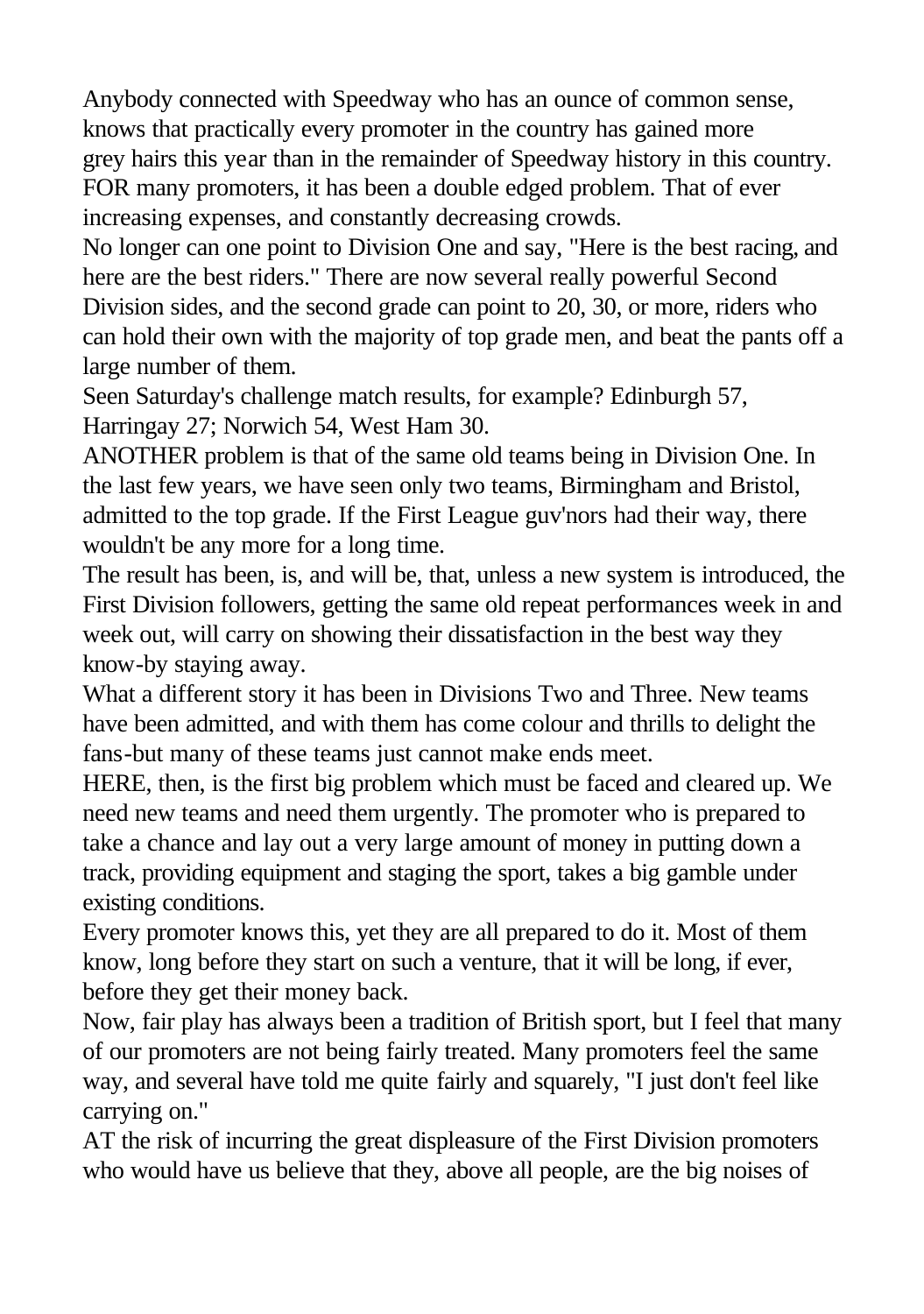Speedway, I think it is about time somebody attempted to break open this First Division closed shop.

Believe me, if you, the paying public, knew just some of the things that go on inside Speedway and the promotion of the sport, your eyes would open with a click which could be heard a mile away.

FOR example, do you know that the opposition to the promotion of Bristol was so tough in some quarters that it was almost bitter?

Do you also know that one certain team admitted to Division Two a couple of seasons ago were admitted only on condition that no application was made for promotion to Division One?

These and many things more do go on in Speedway, but believe me, the days of dictation by any individual or small group of big-wigs is nearing its end. I started this article by telling you that the sport's biggest ever shake-up is on

its way. The plan in mind really boils down to amalgamating the First and Second Divisions, and then zoning them north and south into "A" and "B" areas.

THE plan follows the obvious success of the Second Division North and South trophy events, which opened this year's campaign. These were highly successful affairs, and kept expenses down to the minimum.

Personally, I hope the scheme comes, and I hope that, somehow, it can be enlarged to help the struggling Third Division sides.

Assuming, however, it can be applied only to the first two leagues, here is the way I see the set up :

Zone "A" (South): Wembley, New Cross, West Ham, Bristol, Birmingham, Wimbledon, Harringay, Plymouth, Walthamstow, Yarmouth, Norwich, Southampton, Cradley Heath, Coventry and Hanley.

Zone "B" (North) : Belle Vue, Odsal, Halifax, Newcastle, White City, Edinburgh, Ashfield, Fleetwood and Sheffield.

Under such a set-up, of course, we get an uneven division with 15 teamsassuming they all take part-in zone "A" and only nine in zone "B." Birmingham, Cradley and Coventry are border-line cases and, if included in the north section, would give an equal division.

The teams could meet twice in League matches, and the top eight would go into quarter finals and so on to the final event.

WELL, there it is. Pick holes in the plan if you like. It's not my scheme, but I like it, and I do know it is being considered in semi-official circles right now. There is, of course, an alternative, and that is to promote at le ast four or five sides into Division One. While I would like that, it would not help the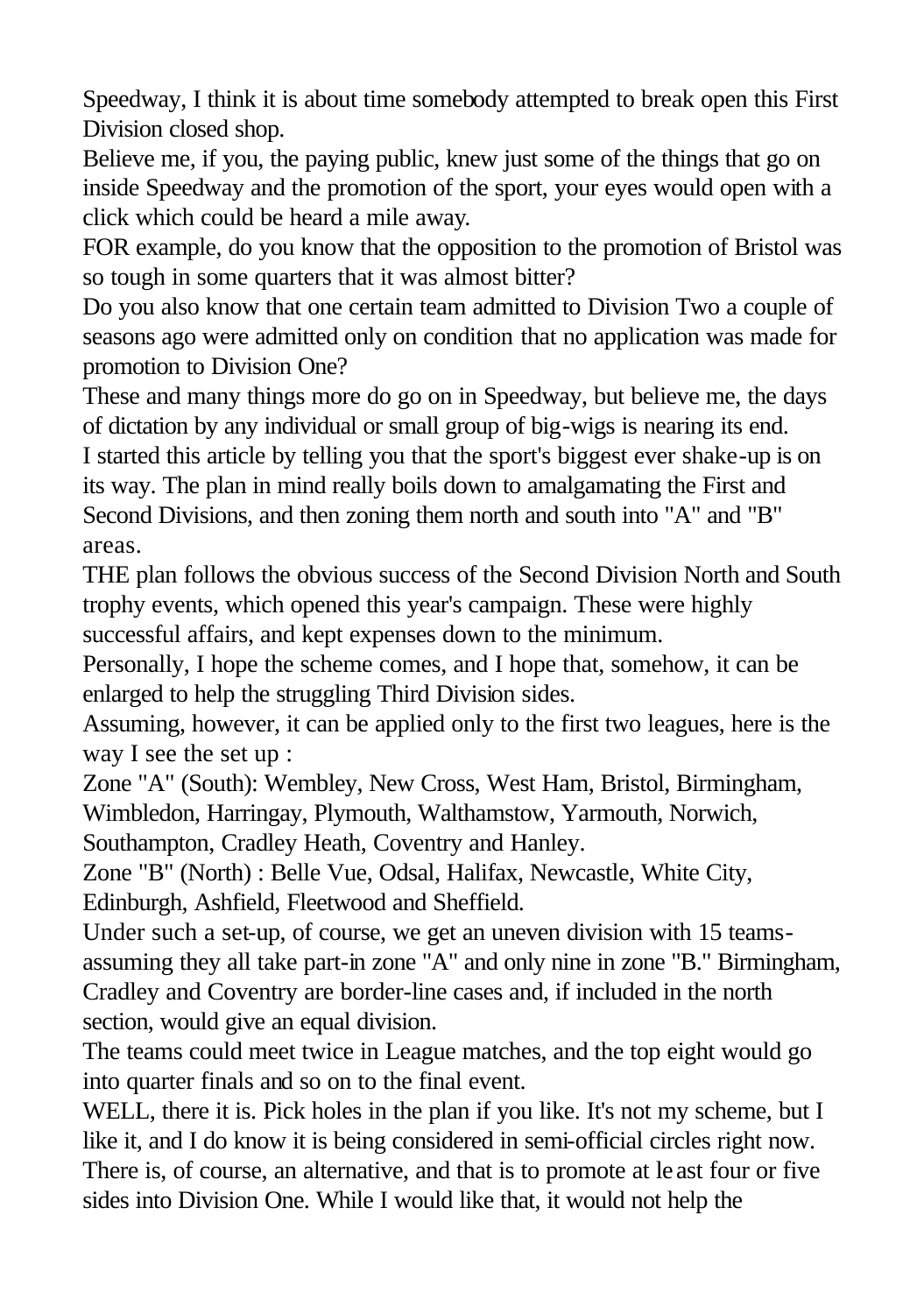promoters. Long distance travelling with subsequent high expenses would remain.

Under the plan I have outlined, a great deal of money would be saved andmore important still-a great deal of unnecessary travelling would be avoided. Naturally, there are snags, and obviously there will be protests from some quarters, but, believe me, there will be changes in the present set-up and this seems one of the most likely.

## **Post War Web**

The Festive season break allowed a pile of files to be brought to a stage where Webmaster **Ron McNeil** could do a significant update and add a few new files. There is now significant coverage 1946 – 1950 and Division One 1951 is nearly complete. Work has started on Divisions Two and Three 1951 so any help would be very welcome. As always we are looking to fill gaps in the files that have gone on the site – if you've any programmes from the  $1946 - 1950$ era – dig them out and see if you can help with what is needed.

A major move has been the arrival of **Steve Wilkes** and **Gary Done,** who have been working on the early British League and onwards, to give everyone the benefit of their hard work in this era. At the time of writing 1966 to 1968 is on the site and other material will follow. It is extremely generous and shows the amount of time and effort they have dedicated to this project. This will add significantly to the information in the public domain for the post war section.

### **Ron and Jim**

## **Publications**

**70 Years of Rye House Speedway by Norman Jacobs –** Pub. By Stadia – Available from the author at 101 Farmleigh Avenue, Clacton on Sea, Essex CO15 4UL (Tel: 01255 426115) - @ £14.99

It seems only a few years ago that speedway publishing relied on a handful of people producing team yearbooks and season surveys but little else – enter Tempus and a squad of keen speedway enthusiasts who have produced a whole library of team, track and rider histories and speedway buffs have never been so well served. However, you do need deep pockets to keep up with every book that is appearing now, almost every month.

A major contributor to this renaissance in speedway authorship is Essex-based Norman Jacobs who has just produced his ninth speedway publication, a history of the 70 years of the sport at Rye House.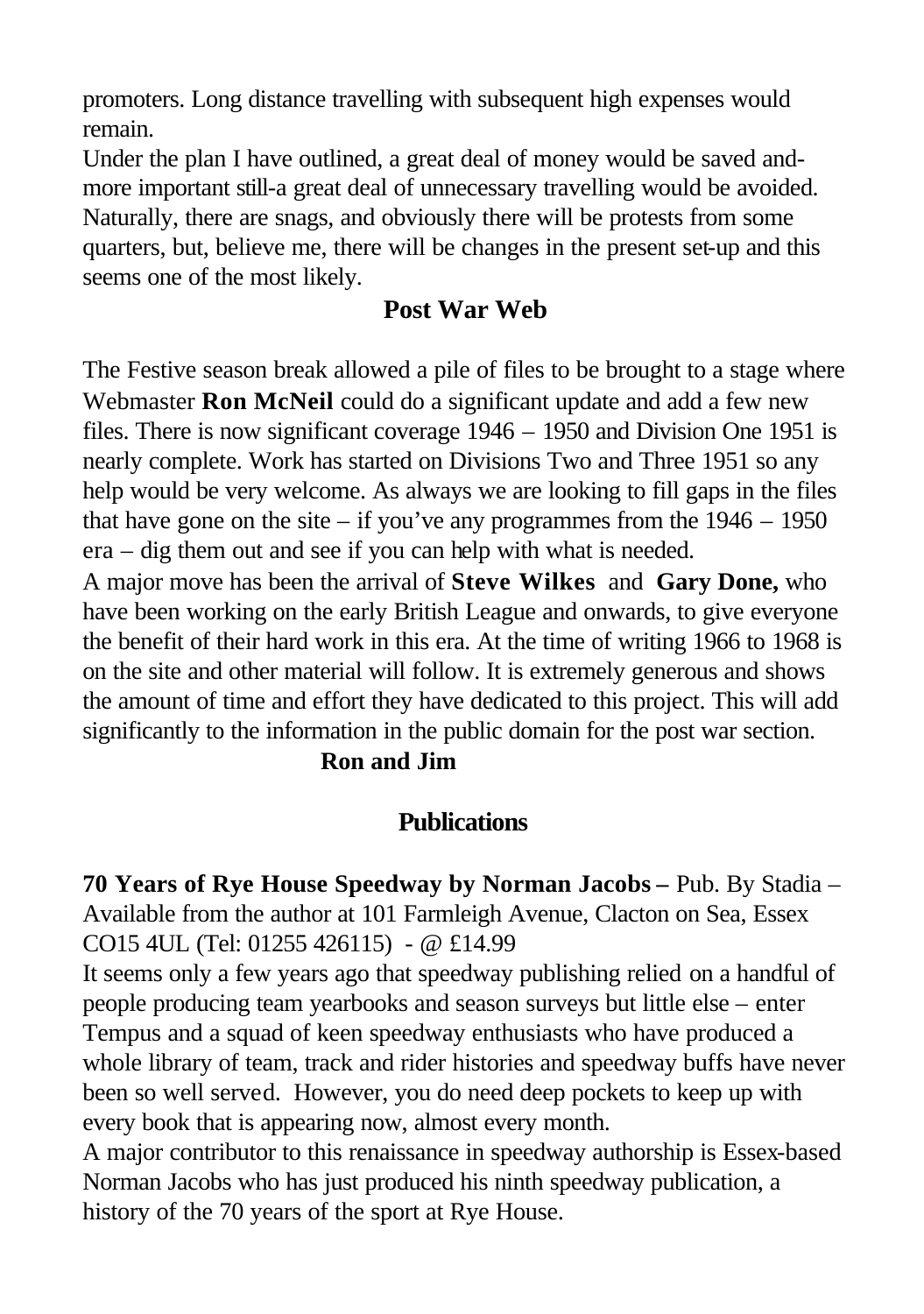I have always been fascinated by the fact that the Rye House track of today was moved in 1960 from an adjacent location, currently occupied by a karting circuit, into the neighbouring greyhound stadium only a few hundred yards away This book catalogues that development as well as giving us a season by season run down of the track from the first meeting in 1934 through various periods of league speedway and closure up to the 2005 season. I also seem to recall that Rye House ran a training track for a short period before meetings were started, run I believe by Jack Chiswell, the pre-war ace.

This is a short overview of all the seasons speedway has taken place in the 70 years up to 2004 (plus 2005 is added as an epilogue) and lists season by season all results and riders (not league tables though). It will appeal to historians as well as long time and newer Rockets supporters and adds yet another brick in the wall of speedway history.

Watch out for Norman's next and  $10<sup>th</sup>$  Tempus effort, "Out of the Frying" Pan": A History of New Cross Speedway, due around June this year. Review by **Graham Fraser**

## **TV. Did Speedway Miss The Boat?**

Anyone with an interest in speedway history cannot fail to have the legends of the malady that beset the sport from the early 1950s until the resurgence that was the Provincial League. The dreaded Entertainment Tax and the burgeoning of television.

Having seen the level of tax paid by speedway compared with other forms of sport and entertainment, there is no doubt that the Government of the day did speedway no favours whatsoever and the promoters of the day were right to fight it.

Whether you like it or not, people have to pay the taxes levied and this didn't help but television was an altogether different proposition. The promoters had a choice, go for it and welcome it, or spurn it and make sure they closed ranks to all but a few opportunities for the sport to appear on the wee screen.

In the early days of TV the approach was to turn away from the box and treat it like a illness which drew away the fans who had come along and swelled the ranks on the terraces in the immediate post war years when entertainment was live.

Maybe the promoters got it all wrong. After all football, which was on a par or even a bit behind speedway in the public ratings, took every opportunity to grab the coverage it could bringing the sport into livingrooms and pubs up and down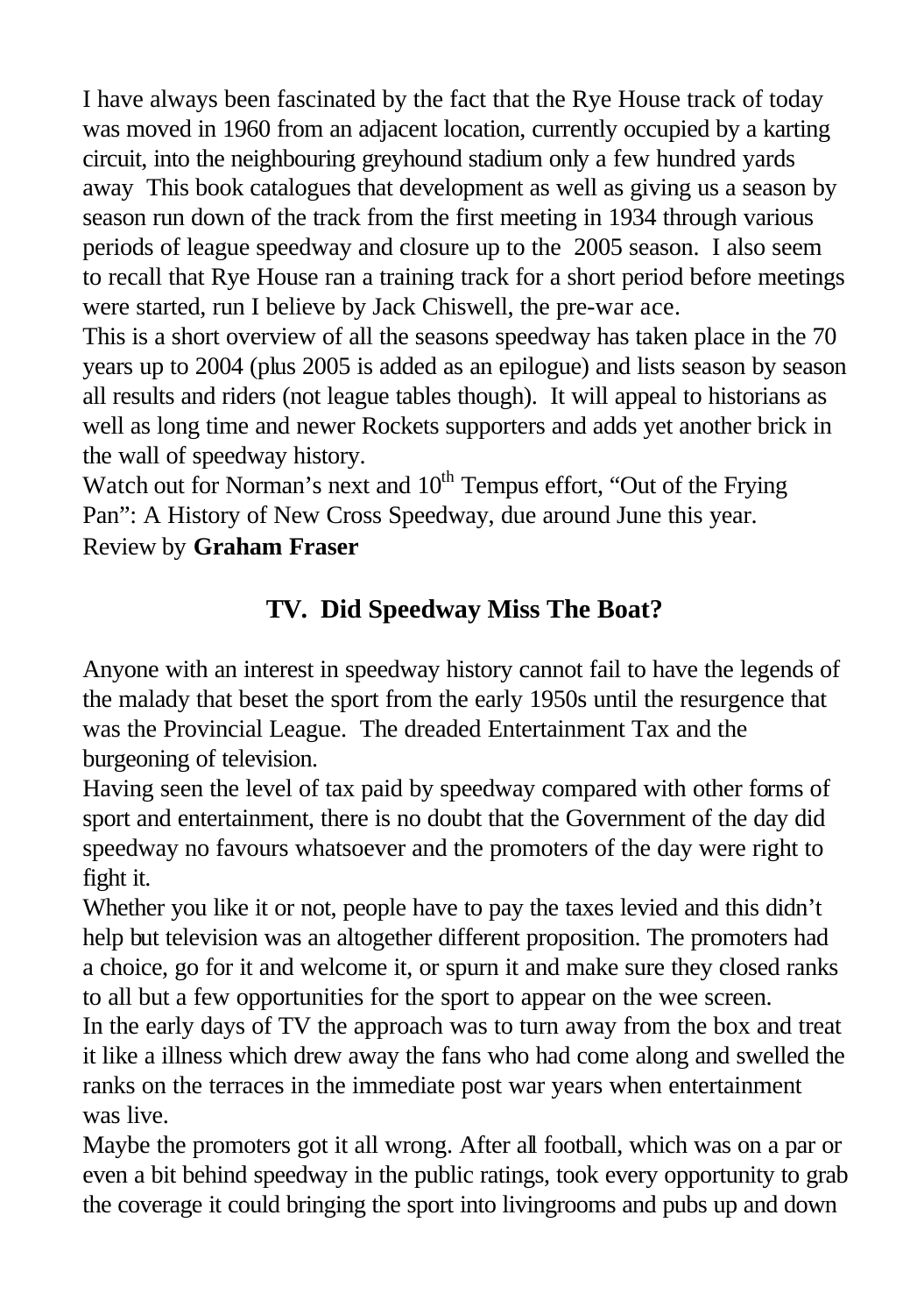the country. Did they not give thought to the possibility that TV could give speedway the exposure in areas of the country without a speedway track and show them just what they were missing.

I suspect too that TV wasn't just ready for too much coverage of a fast moving sport like speedway as the degree of sophistication the cameras have now reached were nothing near that in the pioneer days of Muffin The Mule. However, cine of its day good quality and in colour, and coverage could have been achieved given the will and encouragement in the right quarters. Yes 20-20 hindsight might just have a role to play. BUT and it is a big BUT, football has flourished and grown hand in hand with television. It could be argued that the football mega clubs are those who appear on TV on a regular basis across the globe. The megaclubs appear to be growing stronger than there fellow teams as witnessed by the Champions League which is taking on the appearance of an old boys club for the big boys in Europe.

Perhaps we, the historians of today, should be challenging the myth that it was television that nearly killed speedway. Rather, should we be asking – was it the promoters of the day who nearly killed the sport because they failed to recognise the immense potential of television to give exposure to a sport which was doing quite nicely before the arrival of "the box"?

As ever, the debate on this is thrown wide open for any contributions. **Jim H**

## **Speedway in the UK is 80**

Without wishing to cast out with anyone in the Manchester area, or anywhere else for that matter, we remind everyone that speedway in the UK is considered by most speedway historians to be 80 years old this year. Twenty years to go to the big one. I'd like to be at High Beech on Saturday  $19<sup>th</sup>$ February or Sunday 20<sup>th</sup> February 2028 if I'm spared and I'm sure there are lots of you who have the date pencilled in too.There doesn't seem to much by way of celebrations planned across the country for year 80. It might be interesting to speculate where speedway will be in 2028 given the changes over the last twenty years.

On the birthday angle, there are some youngsters hitting memorable targets. Poole Pirates – a sprightly sixty this year – is having a BIG bash and a few drams are surely being readied to give Edinburgh Monarchs a cheer on making the same birthday. Will there be extra honey served up at Brandon where the Bees also reach the age where the can rest their wings and get their bus pass